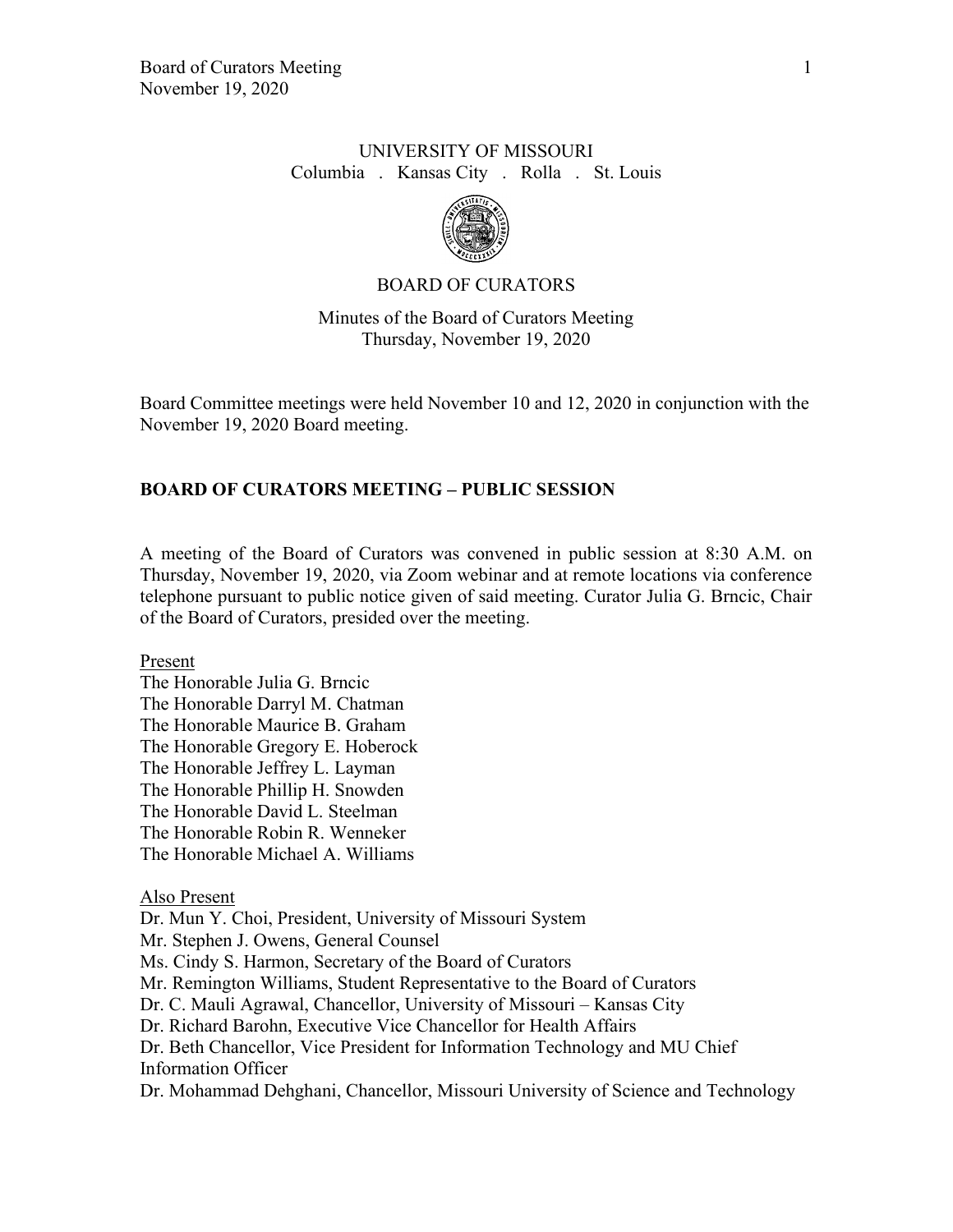Ms. Kamrhan Farwell, Chief Marketing and Communications Officer Ms. Marsha Fischer, Associate Vice President for Human Resources and Chief Human Resources Officer Dr. Steven W. Graham, Senior Associate Vice President for Academic Affairs Ms. Christine Holt, Chief of Staff, UM System Ms. Michelle M. Piranio, Chief Audit and Compliance Officer Mr. Ryan D. Rapp, Vice President for Finance and Chief Financial Officer Dr. Kristin Sobolik, Chancellor for University of Missouri-St. Louis Dr. Marshall Stewart, Vice Chancellor, Extension and Engagement Mr. Christian Basi, Director of Media Relations Media representatives

## **General Business**

University of Missouri Board Chair's Report – presented by Chair Brncic

Chair Brncic thanked President Choi for being a catalyst for change and is inspired by the work of the University leaders. The University is resilient given a tough year and is now doing things differently such as eLearning, academic analytics, Precision Health Initiative and working to provide broadband access across the state. Chair Brncic also recognized the recent Curators' Distinguished Professor designations from UMSL, Robert Rocco Cottone and Uma Segal.

University of Missouri System President's Report – presented by President Choi (slides on file)

President Choi recognized 2020 Presidential awardee, Uma Segal, for the Cross-Cultural Engagement award.

The President also presented an update for the research and creative works compact that included major grants and awards for each university, as well as recognized top faculty. An update for the planning, operations and stewardship compact was also presented. He expressed thanks to all faculty and staff who have shown commitment during the pandemic.

Student Representative to the Board of Curators Report – presented by Remington Williams (slides on file)

Student Representative Williams discussed initiatives of the Intercampus Student Council and how the change to more technology focused learning this semester has opened opportunities for easier access for students and increased participation in tutoring, career services and mental health services.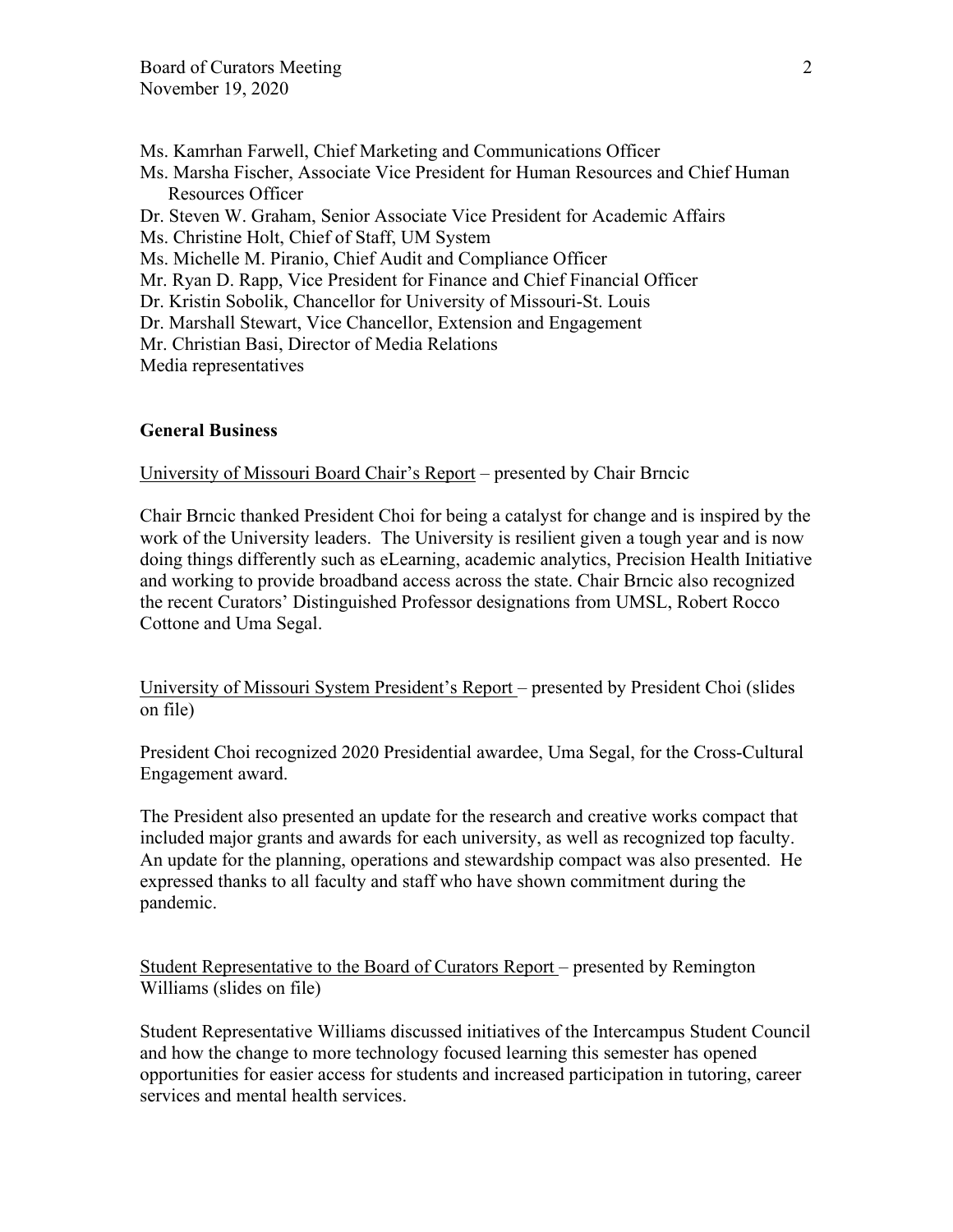Review of Consent Agenda – No discussion.

### **Consent Agenda**

It was endorsed by President Choi, moved by Curator Graham and seconded by Curator Chatman, that the following items be approved by consent agenda:

### **CONSENT AGENDA**

Action

- 1. Minutes, September 24, 2020 Board of Curators Meeting
- 2. Minutes, September 15 and 16, 2020 Board of Curators Committee Meetings held in Conjunction with the September 24, 2020 Board of Curators Meeting
- 3. Remote Ceremony for Honorary Degrees, UM
- 4. Sole Source Weighted Bin Inventory Management System MUHC
- 5. Naming Opportunity, Missouri S&T
- 6. Naming Opportunity, Missouri S&T
- 7. Naming Opportunity, Missouri S&T
- 8. Naming Opportunity, MU
- 9. Amendments to Collected Rules and Regulations 200.010 Standard of Conduct
- 1. Minutes, September 24, 2020 Board of Curators Meeting as provided to the Curators for review and approval.
- 2. Minutes, September 15 and 16, 2020 Board of Curators Committee Meetings held in Conjunction with the September 24, 2020 Board of Curators Meeting – as provided to the Curators for review and approval.
- 3. Remote Ceremony for Honorary Degrees, UM

that the University of Missouri, Columbia; the Missouri University of Science and Technology; and the University of Missouri, St. Louis be authorized to award honorary degrees *in absentia* for academic year 2020-2021.

4. Sole Source - Weighted Bin Inventory Management System – MUHC

that MUHC be authorized to purchase a Weighted Bin Inventory Management System from PAR Excellence Systems Inc., Cincinnati, Ohio, at a total initial estimated cost of \$1,019,271 for a five-year term with the option to expand the system for future supply chain needs.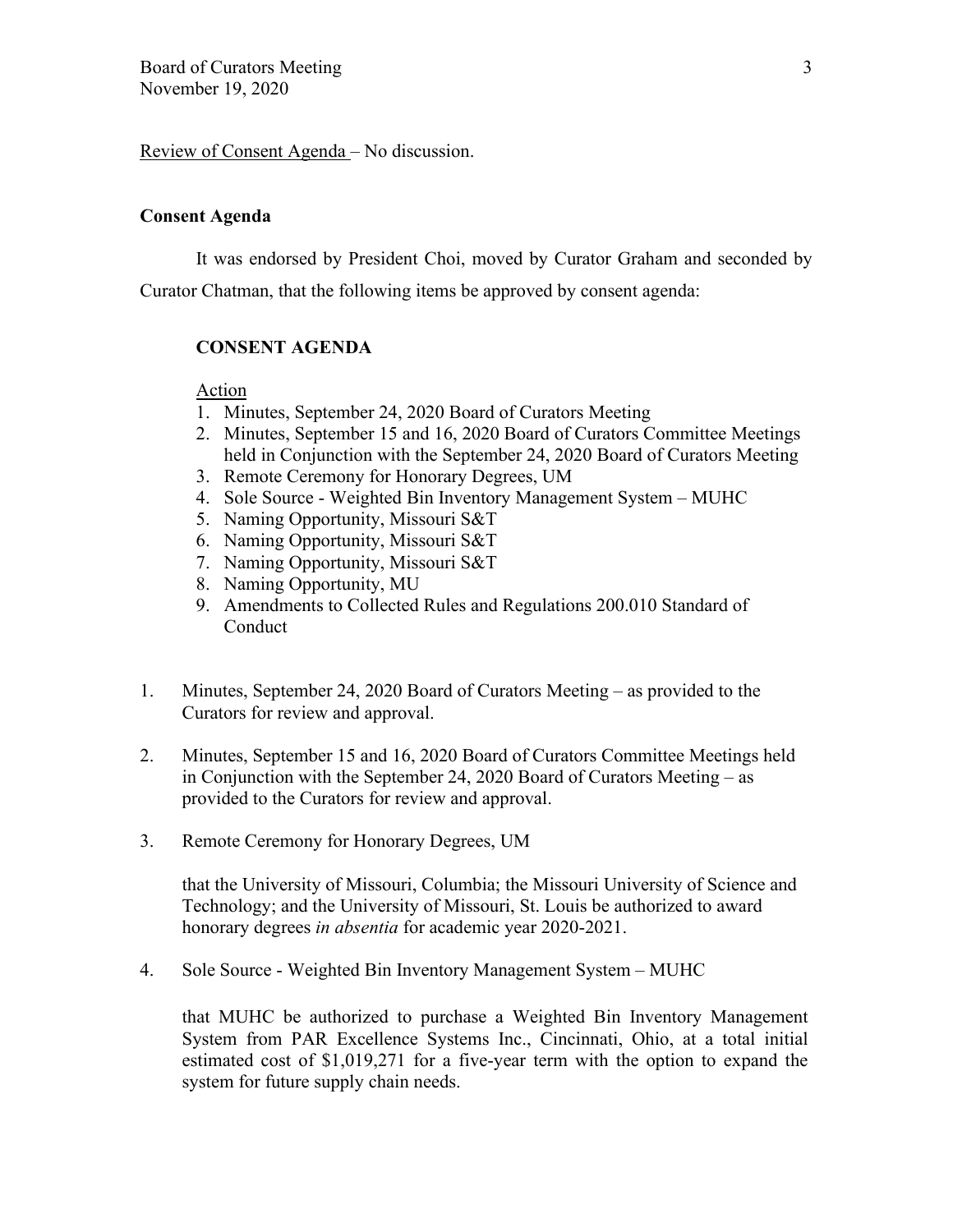Funding is as follows: MUHC Surgical Services Operating Funds H0266-733100

5. Naming Opportunity, Missouri S&T

to name the June and Fred Kummer Institute for Student Success, Research and Economic Development in recognition of June and Fred Kummer's extraordinary contributions to Missouri S&T.

6. Naming Opportunity, Missouri S&T

to name the Kummer School of Innovation, Entrepreneurship and Economic Development in recognition of Fred and June Kummer's extraordinary contributions to Missouri S&T.

7. Naming Opportunity, Missouri S&T

that the Department of Chemical and Biochemical Engineering be named the Linda and Bipin Doshi Department of Chemical and Biochemical Engineering, in recognition of their extraordinary contributions.

8. Naming Opportunity, MU

that the west entrance to the NextGen Precision Health Facility be named the Patrick K. Donnelly Family Plaza in recognition of the extraordinary contributions of the Donnelly Family.

9. Amendments to Collected Rules and Regulations 200.010 Standard of Conduct

That Collected Rules and Regulations, Section 200.010, Standard of Conduct, be revised as attached.

## **200.010 Standard of Conduct**

Amended Bd. Min. 3-20-81; Bd. Min. 8-3-90, Bd. Min 5-19-94; Bd. Min. 5-24-01, Bd. Min. 7-27-12; Bd. Min. 12-7-12; Bd. Min. 6-19-14; Revised 9-22-14 by Executive Order 41; Revised 11-3-15 by Executive Order 41; Amended 2-9-17; Amended 11- 19-20.

A student at the University assumes an obligation to behave in a manner compatible with the University's function as an educational institution and voluntarily enters into a community of high achieving scholars. A student organization recognized by the University of Missouri also assumes an obligation to behave in a manner compatible with the University's function as an educational institution. Consequently, students and student organizations must adhere to community standards in accordance with the University's mission and expectations.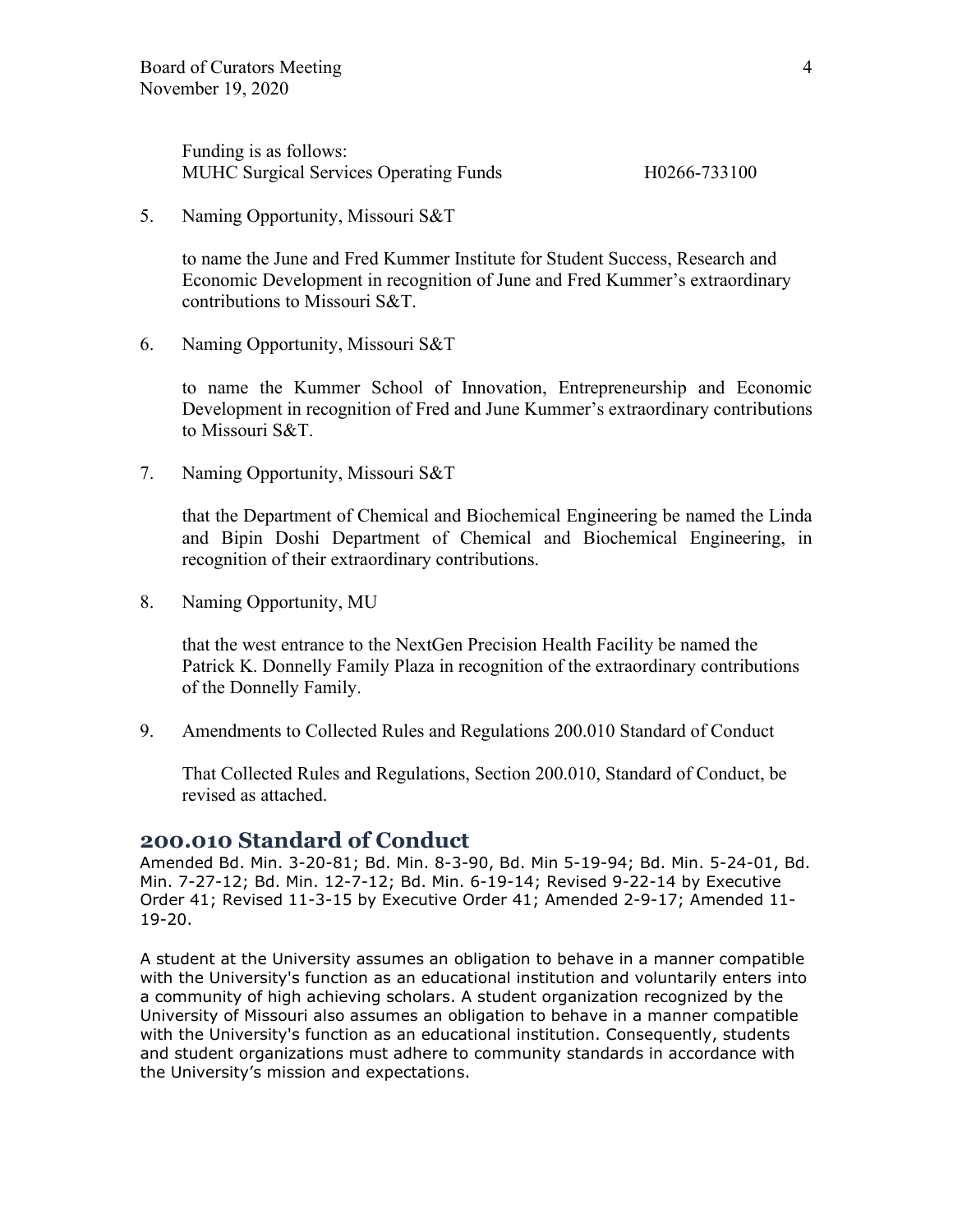These expectations have been established in order to protect a specialized environment conducive to learning which fosters integrity, academic success, personal and professional growth, and responsible citizenship.

- A. **Jurisdiction of the University of Missouri** generally shall be limited to conduct which occurs on the University of Missouri premises or at Universitysponsored or University-supervised functions. However, the University may take appropriate action, including, but not limited to the imposition of sanctions under Sections 200.020 and 600.030 of the Collected Rules and Regulations against students and student organizations for conduct occurring in other settings, including off campus, in order to protect the physical safety of students, faculty, staff, and visitors or if there are effects of the conduct that interfere with or limit students' ability to participate in or benefit from the University's educational programs and activities.
- B. A **student organization** is a recognized student organization which has received official approval in accordance with Section 250.010 of the Collected Rules and Regulations. To determine whether a student organization is responsible for conduct outlined in Section 200.010.C, all circumstances will be considered, including but not limited to whether:
	- 1. The student organization approved, condoned, allowed, encouraged, assisted or promoted such conduct;
	- 2. The prohibited behavior in question was committed by one or more student organization officers or a significant number of student organization members;
	- 3. Student organization resources, such as funds, listservs, message boards or organization locations, are used for the prohibited conduct; and/or
	- 4. A policy or official practice of the student organization resulted in the prohibited conduct.
- C. **Conduct** for which students and student organizations, when applicable, are subject to sanctions falls into the following categories:
	- 1. **Academic dishonesty,** including but not limited to cheating, plagiarism, or sabotage. The Board of Curators recognizes that academic honesty is essential for the intellectual life of the University. Faculty members have a special obligation to expect high standards of academic honesty in all student work. Students have a special obligation to adhere to such standards. In all cases of academic dishonesty, the instructor shall make an academic judgment about the student's grade on that work and in that course. The instructor shall report the alleged academic dishonesty to the Primary Administrative Officer.
		- a. The term **cheating** includes but is not limited to: (i) use of any unauthorized assistance in taking quizzes, tests, or examinations; (ii) dependence upon the aid of sources beyond those authorized by the instructor in writing papers, preparing reports, solving problems, or carrying out other assignments; (iii) acquisition or possession without permission of tests or other academic material belonging to a member of the University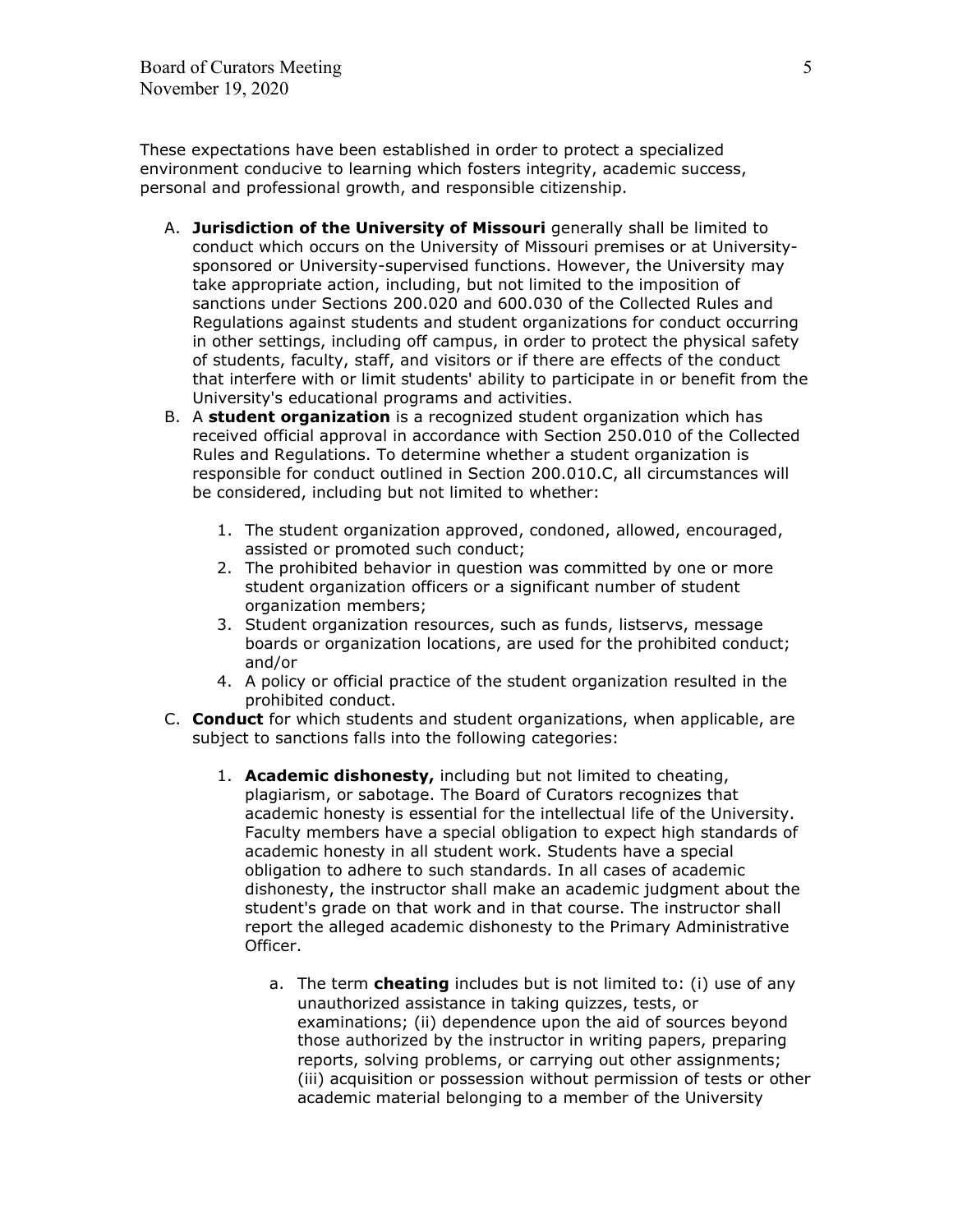faculty or staff; or (iv) knowingly providing any unauthorized assistance to another student on quizzes, tests, or examinations.

- b. The term **plagiarism** includes, but is not limited to: (i) use by paraphrase or direct quotation of the published work of another person without fully and properly crediting the author with footnotes, citations or bibliographical reference; (ii) unacknowledged use of materials prepared by another person or agency engaged in the selling of term papers or other academic materials; or (iii) unacknowledged use of original work/material that has been produced through collaboration with others without release in writing from collaborators.
- c. The term **sabotage** includes, but is not limited to, the unauthorized interference with, modification of, or destruction of the work or intellectual property of another member of the University community.
- 2. **Forgery, alteration, or misuse of University documents, records or identification, or knowingly furnishing false information to the University.**
- 3. **Obstruction or disruption of teaching, research, administration, conduct proceedings, or other University activities, including its public service functions on or off campus.**
- 4. **Physical abuse or other conduct which threatens or endangers the health or safety of any person.**
- 5. **Stalking** another by following or engaging in a course of conduct with no legitimate purpose that puts another person reasonably in fear for one's safety or would cause a reasonable person under the circumstances to be frightened, intimidated or emotionally distressed.
- 6. **Violation of the University's Equal Employment/Education Opportunity and Nondiscrimination Policy** located at Section 600.010 of the Collected Rules and Regulations.
- 7. **Violation of the University's Sex Discrimination, Sexual Harassment and Sexual Misconduct in Education/Employment Policy located at Section 600.020 of the Collected Rules and Regulations.**
- 8. **Threatening or Intimidating Behaviors**, defined as written or verbal conduct that causes a reasonable expectation of injury to the health or safety of any person or damage to any property or implied threats or acts that cause a reasonable fear of harm in another.
- 9. **Participating in attempted or actual taking of, damage to, or possession without permission of property of the University or of a member of the University community or a campus visitor.**
- 10. **Unauthorized possession, duplication or use of keys to any University facilities or unauthorized entry to or use of University facilities.**
- 11. **Violation of University policies, rules or regulations, or of campus regulations** including, but not limited to, those governing residence in the University-provided housing, or the use of University facilities, or student organizations, or the time, place or manner of public expression.
- 12. **Manufacture, use, possession, sale or distribution of alcoholic beverages or any controlled substance without proper**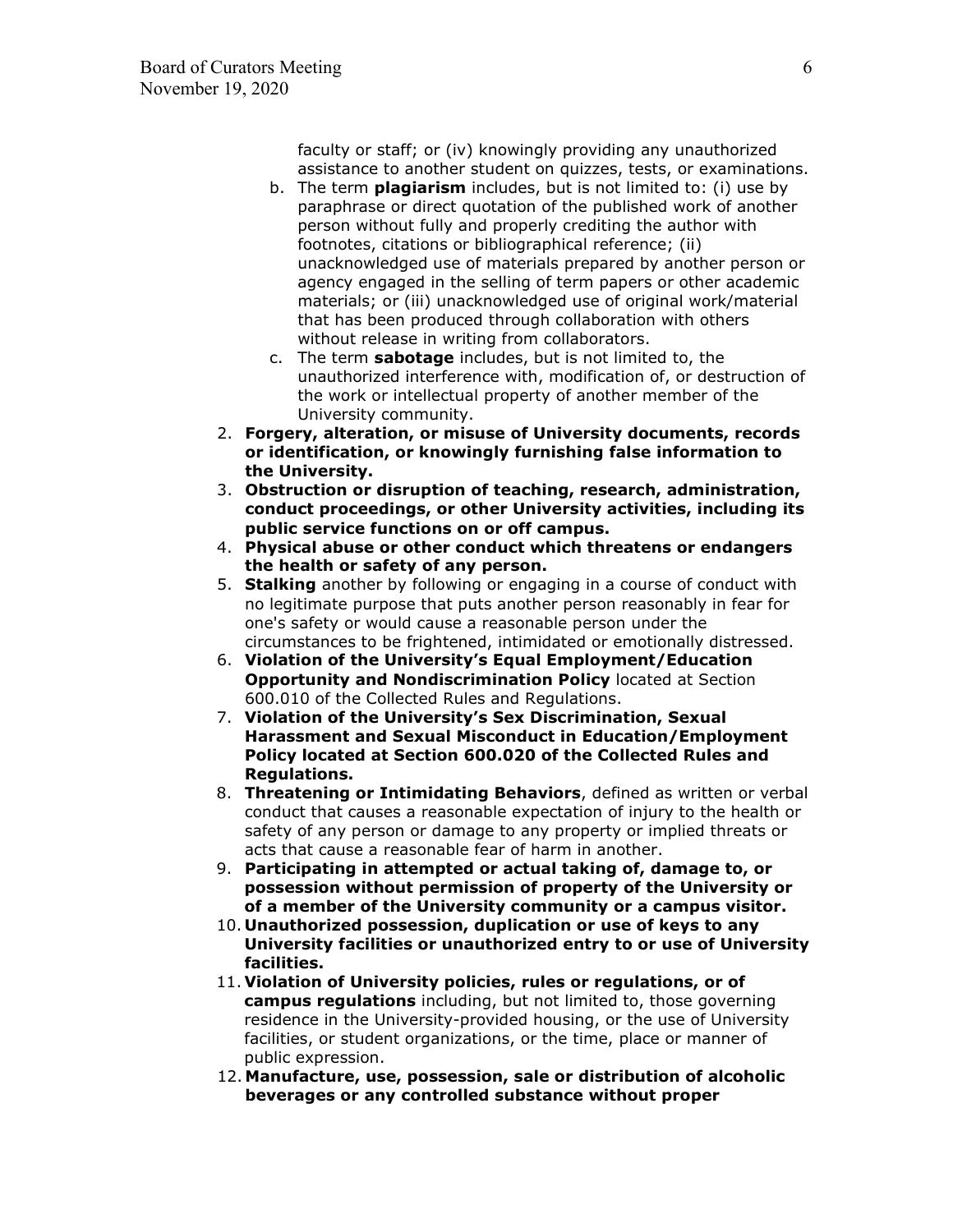**prescription or required license or as expressly permitted by law or University regulations**, including operating a vehicle on University property, or on streets or roadways adjacent to and abutting a campus, under the influence of alcohol or a controlled substance as prohibited by law of the state of Missouri.

- 13. **Disruptive conduct.** Conduct that creates a substantial disruption of University operations including obstruction of teaching, research, administration, other University activities, and/or other authorized non-University activities that occur on campus.
- 14. **Failure to comply with directions of University officials acting in the performance of their duties.**
- 15.**The illegal or unauthorized possession or use of firearms, explosives, other weapons, or hazardous chemicals.**
- 16. **Hazing**, defined as an act that endangers the mental or physical health or safety of a student, or an act that is likely to cause physical or psychological harm to any person within the University community, or that destroys or removes public or private property, for the purpose of initiation, admission into, affiliation with, or as a condition for continued membership in a group or organization. Participation or cooperation by the person(s) being hazed does not excuse the violation. Failing to intervene to prevent, failing to discourage, and/or failing to report those acts may also violate this policy.
- 17. **Misuse of computing resources in accordance with University policy**, including but not limited to:
	- a. Actual or attempted theft or other abuse;
	- b. Unauthorized entry into a file to use, read, or change the contents, or for any other purpose;
	- c. Unauthorized transfer of a file;
	- d. Unauthorized use of another individual's identification and password;
	- e. Use of computing facilities to interfere with the work of another student, faculty member, or University official;
	- f. Use of computing facilities to interfere with normal operation of the University computing system; and
	- g. Knowingly causing a computer virus to become installed in a computer system or file.

The motion carried unanimously (9-0) by voice vote with no abstentions.

## **Health Affairs Committee Chair Report**

Curator Graham provided an overview of committee business.

School of Medicine Medical Student Education Update – (slides on file for this information item)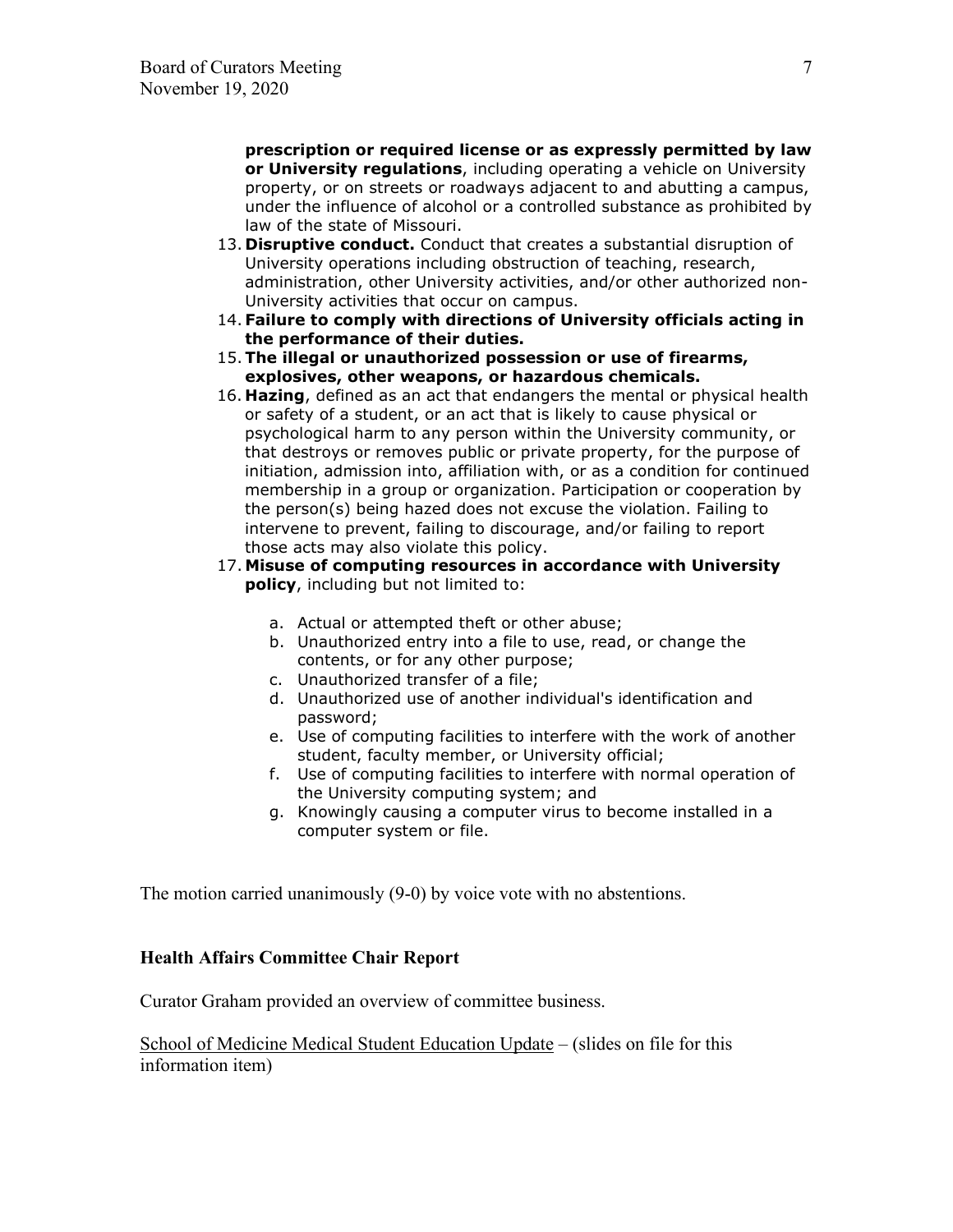MU Health Care and School of Medicine Strategic Plan Unification – presented by Richard Barohn, MD (slides on file for this information item)

MU Health Clinical Consolidation and Integration Strategies – presented by Richard Barohn, MD (slides on file for this information item)

Quarterly Financial Report, MUHC – Written Report Only

No discussion.

Quarterly Compliance Report, MUHC – Written Report Only

No discussion.

### **Finance Committee Chair Report**

Curator Steelman provided time for discussion of committee business.

Approval of Collected Rules and Regulations 140.015 Investment Pool Policy, UM – (information and slides on file)

It was recommended by Vice President Rapp, endorsed by UM System President and MU Chancellor Mun Y. Choi, recommended by the Finance Committee, moved by Curator Steelman and seconded by Curator Hoberock, that the:

Existing investment policy of Collected Rules and Regulations, Section 140.015, be amended, as noted in the attached documents (and as on file with the minutes of this meeting). Further, the asset allocation changes noted in Section 140.015 should occur in a methodical manner over a reasonable period of time as determined by investment staff:

## **140.015 Investment Policy for Retirement, Disability and Death Benefit Plan**

Bd. Min. 6-26-12, Revised Bd. Min. 6-14-13, Revised Bd. Min. 9-12-13, Revised 6- 25-15, Revised 2-4-16; Revised 4-14-16; Amended Bd. Min. 9-28-17; Amended Bd. Min 11-19-20.

A. **Introduction** -- The University's Retirement, Disability and Death Benefit Plan ("Plan") was established to provide retirement income and other stipulated benefits to qualified employees in amounts and under the conditions described in the plan. A Trust was established in 1958 and is being funded to provide the financial security of those benefits.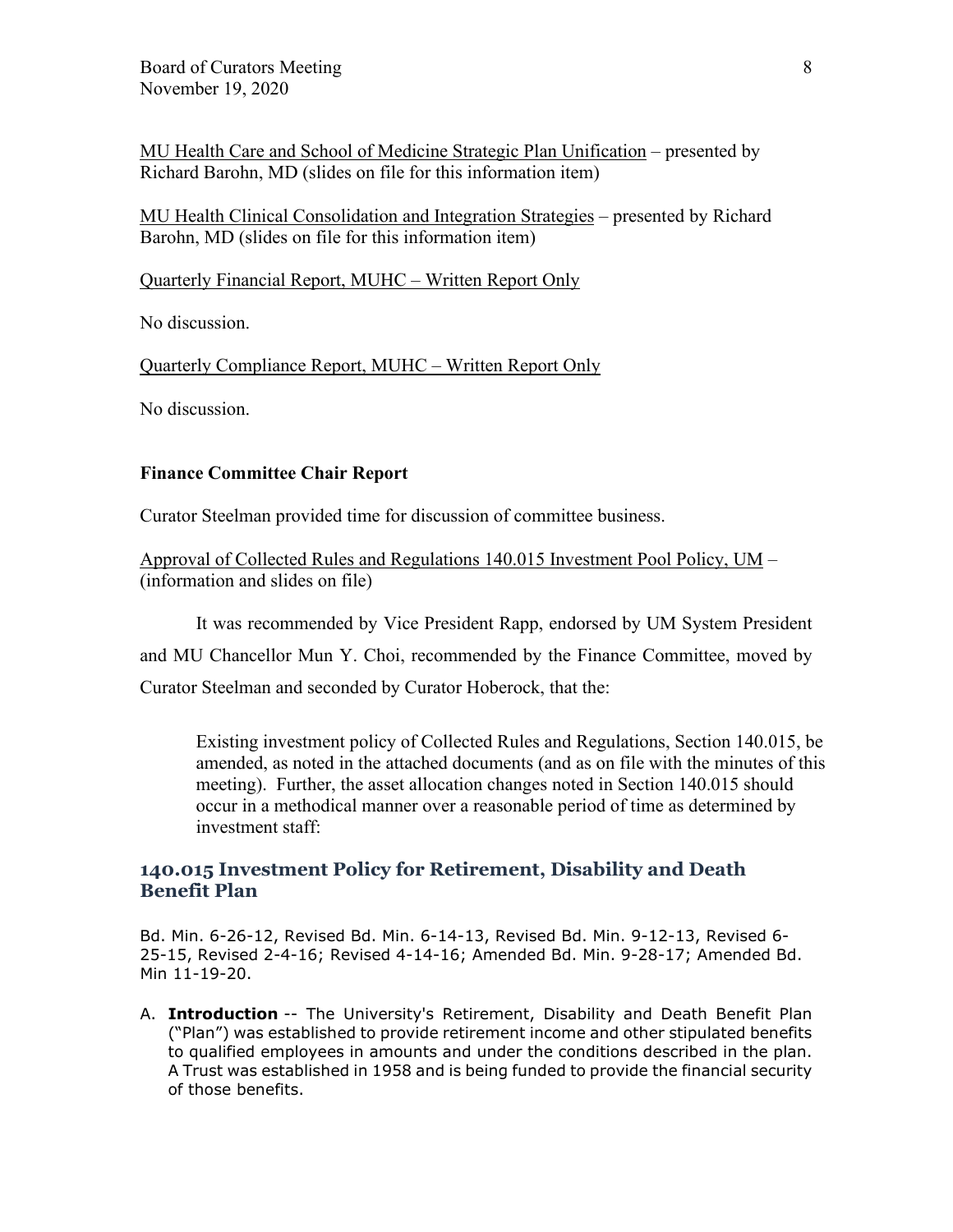- B. **Responsibilities and Authorities** See CRR 140.010 "*Policy for Management and Oversight of Selected University Investment Pools*."
- C. **Investment objectives** -- The primary objective to be achieved in the active management of Trust assets is to provide for the full and timely payment of retirement, disability and death benefits to qualified employees. In order to fulfill this objective the University must maintain a prudent actuarially sound funding of the Plan's liabilities. This funding requirement is derived from three principal sources; the total investment return on Trust assets and the amount of University and employee contributions.

Trust assets should be managed in a manner that maximizes returns while attempting to minimize losses during adverse economic and market events, with an overall appetite for risk governed by the Plan's liability structure and the need to make promised benefit payments to members over time. This will be accomplished through a more 'risk-balanced' portfolio that seeks meaningful diversification of assets, which necessarily means less equity risk and more longterm bond exposure relative to peers. To offset potentially lower returns from a more risk-balanced portfolio, a key component of this strategy includes a less common, yet prudent, program of return enhancement commonly referred to in the investment industry as portable alpha. These investment objectives seek to prioritize the long-term structural needs of our Retirement Plan over short-term performance comparisons of the investment portfolio relative to peers.

D. **Authorized Investments –** The Plan shall be invested in externally managed funds, consistent with the guidelines established in CRR 140.011, "*Policy for Investment Manager Selection, Monitoring and Retention*" and CRR 140.017, "*Allowable Investments*," in the following asset classes: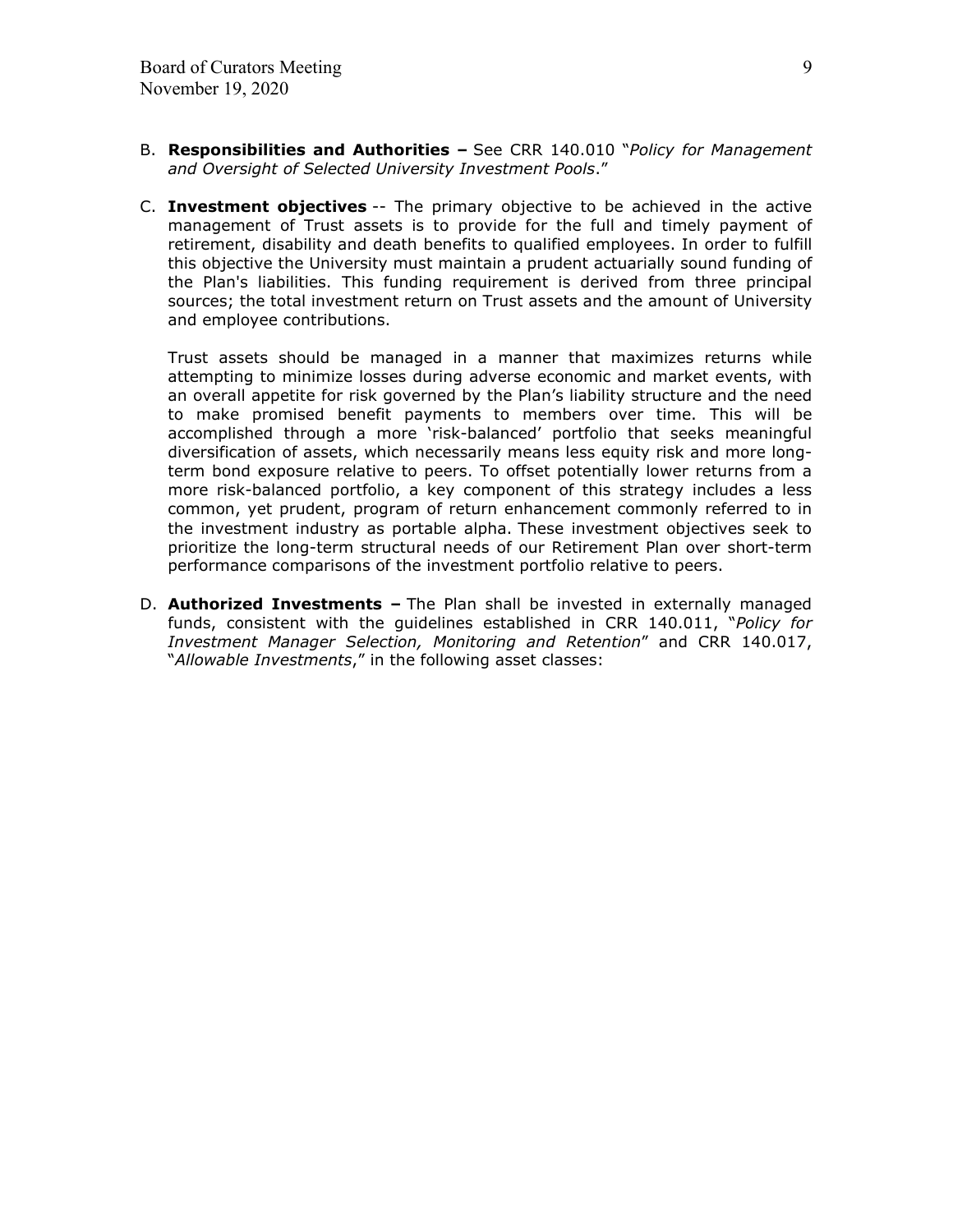| <b>Asset Class</b>               | <b>Economic Environment</b>                                                                          | <b>Risk Factor(s)</b>                              | <b>Sub-Class</b><br><b>Target</b> | <b>Asset Class</b><br><b>Target</b> | Range         |
|----------------------------------|------------------------------------------------------------------------------------------------------|----------------------------------------------------|-----------------------------------|-------------------------------------|---------------|
| <b>Public Equity</b>             | <b>Rising Growth</b><br><b>Falling Inflation</b>                                                     | Equity<br>Currency                                 |                                   | 35%                                 | 25%-45%       |
| <b>Private Equity</b>            | <b>Rising Growth</b><br><b>Falling Inflation</b>                                                     | Equity<br>Currency<br>Liquidity                    |                                   | 12%                                 | $7% - 17%$    |
| <b>Public Debt</b>               |                                                                                                      |                                                    |                                   | 20%                                 | $10\% - 30\%$ |
| Sovereign Bonds                  | <b>Falling Growth</b><br><b>Falling Inflation</b>                                                    | <b>Interest Rates</b><br>Currency                  | 10%                               |                                     |               |
| Inflation-Linked<br><b>Bonds</b> | <b>Falling Growth</b><br><b>Rising Inflation</b>                                                     | Inflation<br><b>Interest Rates</b><br>Currency     | 10%                               |                                     |               |
| Opportunistic                    | <b>Rising Growth</b><br><b>Falling Inflation</b>                                                     | <b>Interest Rates</b><br>Credit Spreads            | $0\%$                             |                                     |               |
| <b>Private Debt</b>              | <b>Rising Growth</b><br>Falling Inflation                                                            | Credit Spreads<br>Liquidity                        |                                   | 6%                                  | $3% - 11%$    |
| <b>Diversifiers</b>              |                                                                                                      |                                                    |                                   | 27%                                 | $17\% - 37\%$ |
| <b>Risk Balanced</b>             | <b>Rising Growth</b><br><b>Falling Growth</b><br><b>Rising Inflation</b><br><b>Falling Inflation</b> | Diversified                                        | 12%                               |                                     |               |
| Commodities                      | <b>Rising Growth</b><br><b>Rising Inflation</b>                                                      | Inflation                                          | 5%                                |                                     |               |
| Real Estate/<br>Infrastructure   | <b>Rising Growth</b><br><b>Rising Inflation</b>                                                      | Equity<br>Credit Spreads<br>Inflation<br>Liquidity | 10%                               |                                     |               |
| Opportunistic                    | <b>Rising Growth</b><br><b>Rising Inflation</b>                                                      | Equity<br><b>Interest Rates</b>                    | $0\%$                             |                                     |               |
| <b>Total Portfolio</b>           |                                                                                                      |                                                    |                                   | 100%                                |               |

### E. **Portfolio Rebalancing**

Asset allocations shall be monitored on an ongoing basis as changes in market behavior may cause variations from the target asset mix. Rebalancing of the portfolio shall be considered at least quarterly, and more often if necessary to maintain allocations within the allowable ranges. The need to rebalance shall take into account any logistical issues associated with fully funding a particular asset sector, as well as any tactical decisions to overweight or underweight a particular asset sector based on current market conditions. The University may utilize external managers to rebalance portfolio exposures consistent with targets and allowable ranges established by this policy. In those instances, conventional derivative instruments commonly accepted by other institutional investors, such as futures, swaps, options, forward contracts and reverse repurchase agreements may be utilized.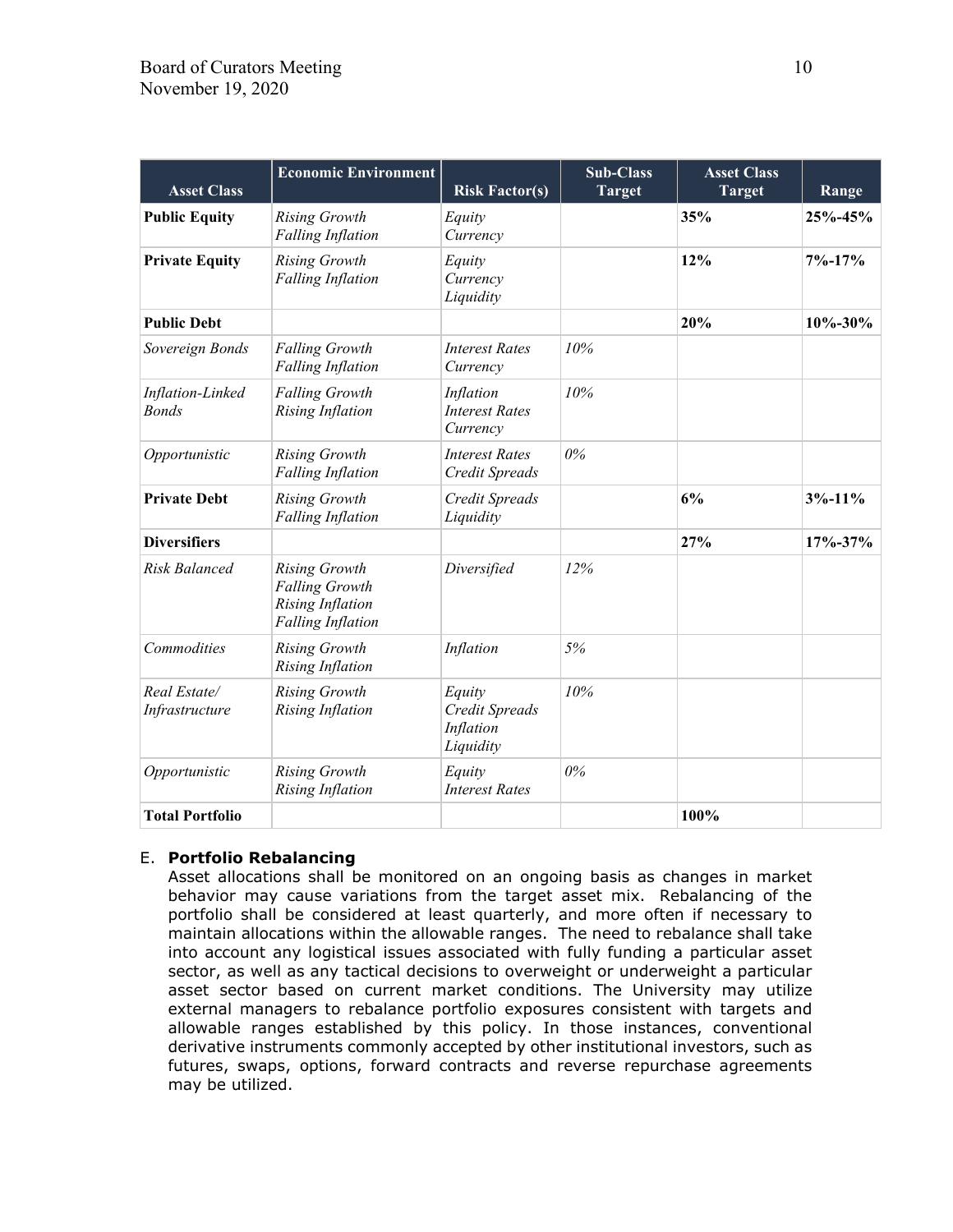Actual asset classes allocations shall not fall outside of the allowable ranges, with the exception of violations caused solely by periods of extreme market distress, when it may not be possible or advisable to immediately bring such allocations back to within the allowable ranges.

### F. **Currency Risk Management**

In the context of a global investment portfolio, currency risk exists to the extent that investments contain exposures to foreign currencies. The desirability of this currency exposure is not necessarily aligned dollar for dollar with the desired exposure to assets denominated in foreign currencies. As such, external managers in any asset class may implement currency strategies to alter the currency exposure of the portfolio when deemed prudent to do so in the context of the particular investment mandate. In addition, the University may utilize external managers to implement currency strategies to alter exposures in an active or passive manner as part of a portfolio or asset class overlay when deemed prudent to do so.

### G. **Portable Alpha Program**

Synthetic market exposures across asset classes including equities, sovereign bonds, inflation-linked bonds and commodities may be obtained through derivative instruments commonly accepted by other institutional investors, such as futures, swaps, options, forward contracts and reverse repurchase agreements. These derivative instruments shall be managed by external investment firms with appropriate expertise, experience and depth of resources.

When synthetic market exposures are obtained through derivative instruments, a portion of the resulting cash and cash equivalent balances may be invested by active alpha managers seeking to add returns over the benchmark. These alpha managers will possess broadly diverse strategies/styles and, in the aggregate, are expected to produce returns that show little or no relationship to the economic environment being experienced at any given time. Furthermore, this portfolio of managers will be constructed with a goal of low/no correlation to the synthetic market exposures obtained through the derivative instruments. The risk drivers within the portable alpha portfolio should generally be well-known, empiricallytested, sources of return that can be systematically harvested through dynamic long/short strategies. They can be thought of either as returns that underlie "classic" hedge fund strategies (hedge fund risk premia), such as arbitrage and macro or the returns from "classic" styles (style premia), such as value, momentum, carry, defensive and low volatility.

Legal account structures will be in the form of one or a combination of separate accounts, institutional commingled funds and/or limited partnerships or other similar forms.

The allowable range of the portable alpha portfolio shall be 0-27% of the total Retirement Plan.

Management of liquidity risk is a critical component of the portable alpha program. If not managed appropriately, there is a risk that synthetic market exposures may need to be unwound at undesirable points in time in order to meet margin calls during volatile markets. To help mitigate this risk, prudent balances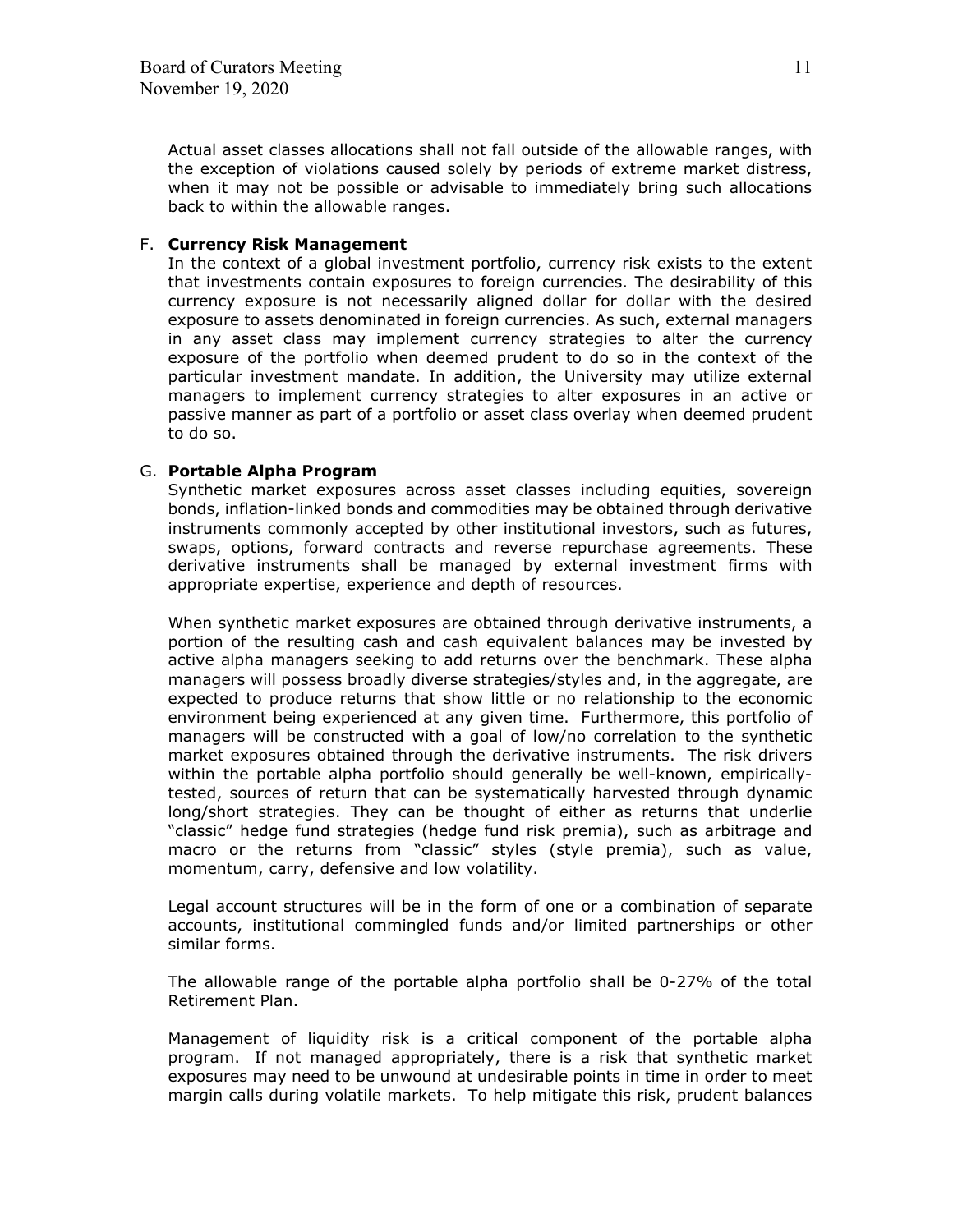of cash and cash equivalents shall be maintained as part of the program and monitored daily.

The following table outlines the minimum cash requirements with associated replenishing guidelines:

|        |                            | Cash Margin* Replenishing Guidelines                                                                                                                                                             |
|--------|----------------------------|--------------------------------------------------------------------------------------------------------------------------------------------------------------------------------------------------|
| Target | $30\%$                     | n/a                                                                                                                                                                                              |
|        | Range $1 29.9\%$ to $20\%$ | Develop action plan to replenish to Target within 12 months                                                                                                                                      |
|        | Range $2 19.9\%$ to $10\%$ | Develop action plan to replenish to Range 1 within 60 days, with subsequent plan<br>to replenish to Target within 12 months                                                                      |
|        | Range $3 9.9\%$ or less    | Take immediate action to replenish to Range 2 as quickly as possible. Follow with<br>plan to replenish to Range 1 within 60 days, and subsequent plan to replenish to<br>Target within 12 months |

*\*Cash Margin is defined as Portable Alpha Program cash and cash equivalents divided by the total of synthetic market exposures outstanding across all asset classes with the program.*

- H. **Other** The Board of Curators delegates to the President of the University the following responsibilities with respect to the Plan:
	- 1. Recommend contributions to the Plan.
	- 2. Recommend annuity, mortality and other tables as may be useful in actuarial determination.
	- 3. Recommend actuarial valuations made by experts retained for that purpose.
	- 4. Maintain data necessary for actuarial valuations of the assets of the Plan.
	- 5. Maintain accurate records for the Plan.

The motion carried unanimously (9-0) by voice vote with no abstentions.

## Financial Policies and Governance, UM

It was recommended by Vice President Ryan Rapp, endorsed by UM System

President and MU Chancellor Mun Y. Choi, recommended by the Finance Committee,

moved by Curator Steelman, seconded by Curator Hoberock, that

Collected Rules and Regulations, Section 230.010, Tuition and Supplemental Course Fees, be amended as outlined in the following pages (and as on file with the minutes of this meeting),

and

Collected Rules and Regulations, Section 140.025 Financial Performance and Accountability; Executive Order #47 be amended and moved from a presidential executive order to a Board-approved Collected Rule as outlined in the following pages (as on file with the minutes of this meeting) be approved: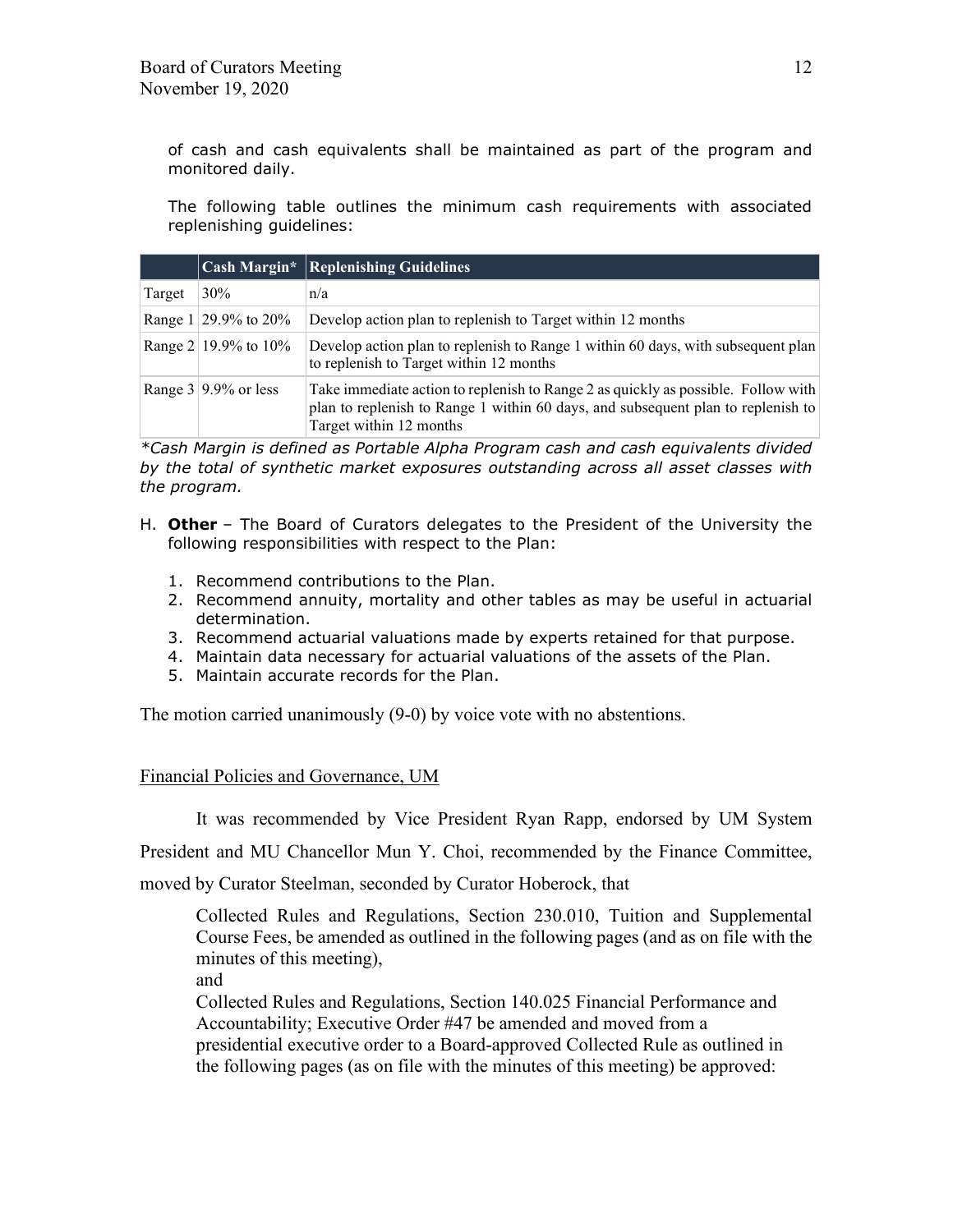## **230.010 Tuition and Supplemental Course Fees**

Bd. Min. 6-29-79; Amended Bd. Min. 12-17-82; Amended Bd. Min. 5-2-86; Amended Bd. Min. 1-27-95; Amended Bd. Min. 5-4-06; Amended Bd. Min. 12-9-16; Amended Bd. Min. 2-9-17; Amended Bd. Min. 11-19-20.

### A. **Authorization and Approval**

- 1. The Board of Curators shall set and approve tuition and supplemental course fees charged to undergraduate, graduate, and first-professional students enrolled at each university.
- 2. The amount of the tuition and supplemental course fees for each student level shall be assessed for any credit course enrollment.
- 3. The University reserves the right to make changes at any time in any or all tuition and fees without advance notice.

### B. **Tuition and Supplemental Fee Assessment**

- 1. Assessment of tuition and supplemental fees shall be based on the credit value of a course, a flat fee per semester, or an equivalent value in the case of a zero-credit course. Assessment of tuition and fees shall be made regardless of whether a student is enrolled in a course for credit or auditing a course.
- 2. Residents of Missouri, as defined in Section 230.020, shall be assessed the tuition at resident rates. Students who are not residents of Missouri shall be assessed the tuition at nonresident fees.
- C. **Tuition Waivers** -- The Board delegates to the Chancellor of each University or his/her designate the authority to waive all or a portion of the tuition, if deemed appropriate and for sound educational purposes.
- D. Effective on the date of adoption hereof, the Board hereby revokes and repeals all previous rules and regulations adopted by the Board authorizing, establishing or limiting the amount of tuition, educational and supplemental course fees. This action shall not be construed to revoke or repeal any schedule or listing of educational and supplemental course fees currently in effect. The Board finds such action to be necessary for the maintenance and operation of the University.

## **140.025 Financial Performance and Accountability**

Executive Order No. 47, November 7, 2019; Amended Bd. Min. 11-19-20 and moved to a Board Approved Collected Rule and Regulation.

System and University/Health System (Unit) leadership will set and track progress against financial performance targets. Financial performance targets will be set by System Leadership in the context of the Unit's mission and will work in concert with delivery on the enterprise (the four universities and health system) mission and budget constraints. Each Unit leadership team will implement policies and procedures to establish accountability frameworks that meet the defined financial performance targets.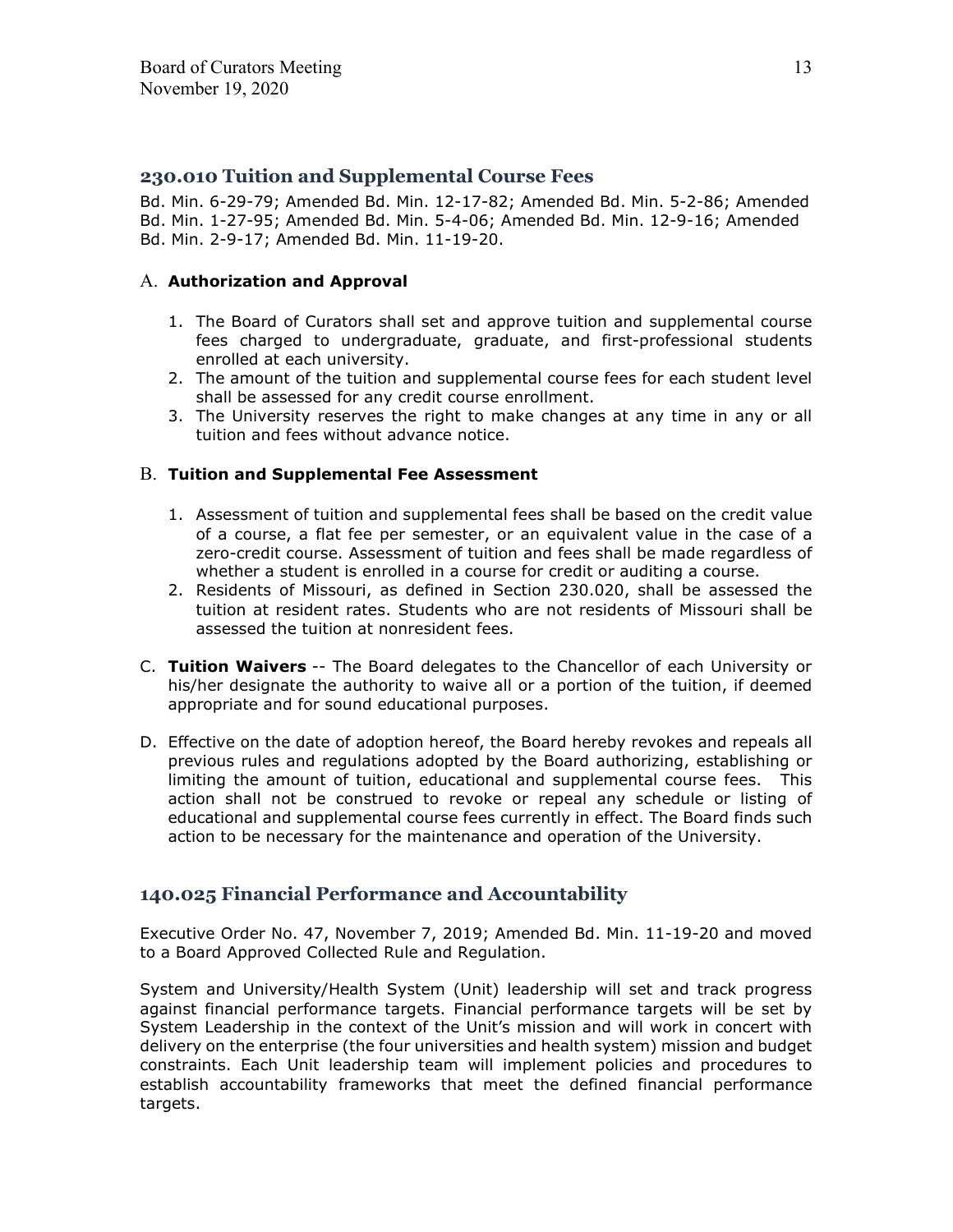Primary responsibility for determining financial performance targets for the enterprise rests with the UM System President and UM System Chief Financial Officer (CFO) [collectively, System Leadership) and will be approved by the Board of Curators. In setting financial performance targets, the President and CFO will consider both external context (i.e., market environment, investor expectations, capital market benchmarks, etc.) and internal context (i.e., short versus long-term considerations, strategic priorities, risk tolerance, etc.). The Board of Curators will approve the annual financial performance targets at the Unit and enterprise level.

Financial performance targets will encompass the entirety of the enterprise's financial health, including: revenue growth, expense management, inter-university transfers, return on spending, return on capital employed, reserve adequacy, and appropriate use of debt/capital. Performance targets will be set during the five-year financial planning process and reviewed during the annual budget process. Performance target adjustments will be considered through an interactive planning process involving System and Unit leadership. Building towards a comprehensive five-year financial plan and annual operating budget, System and Unit leadership will consider each Unit's strategic, staffing and capital plans.

Financial performance must fall within an acceptable, defined range of the individual targets on an annual basis. Average performance over the preceding five-year period should meet the defined financial performance targets. Adjustments to the range may be made at the discretion of System Leadership to reflect unexpected and extreme environmental shocks, such as an unexpected withhold of state appropriations late in a fiscal year. Any changes in performance expectations will incorporate an adjustment period and will be communicated to the accountable and responsible parties. Unit leadership is accountable for maintaining performance at or above target over time. Failure by a Unit to perform at targeted levels will require a corrective action plan to be presented to and approved by the President and Board of Curators.

Units that fail to perform at targeted levels may experience preventative or corrective measures, including but not limited to one or more of the following:

- Forced Capitalization/Principal Paydown strategic funding from investment earnings will be used to stabilize financial performance
- Strategic Funding Restrictions any spending of strategic funding from investment earnings by the Unit requires approval from outside of the Unit.
- Capital Project Probation no new projects may be presented to the Board while on probation.
- Debt Prohibition no new debt or internal loans until performance moves back into range.
- Reserve Lockbox any spending above plan requires approval from outside the Unit.
- Hiring Freeze any job postings/hiring requires approval from outside the Unit.
- Employee Separations Disciplinary action following relevant HR policies at the discretion of the leader's supervisor.

Performance targets will reflect the entirety of the financial health of the enterprise and reference best practices for financial management. These metrics will be reviewed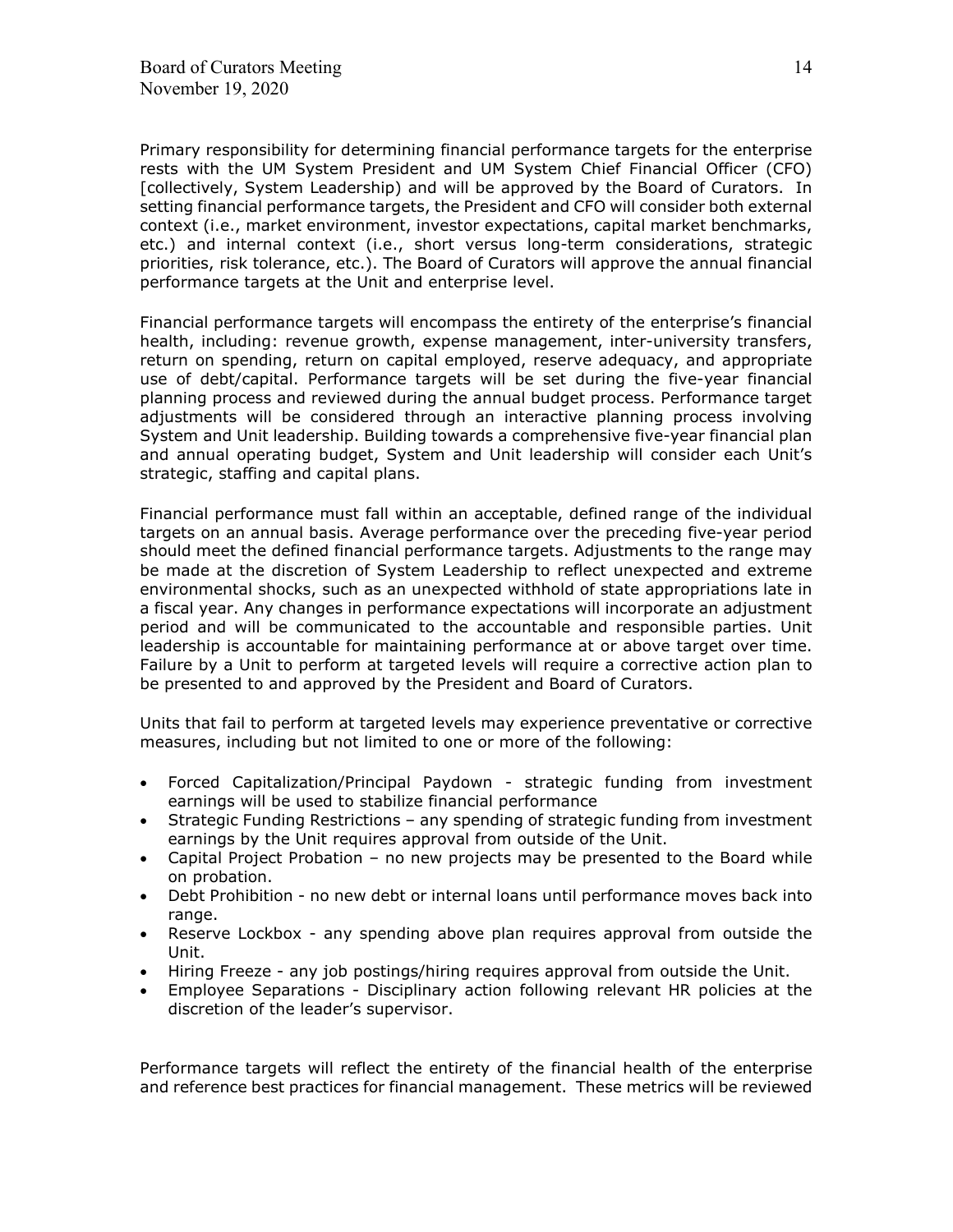with the Board annually and change with best practices for financial management within the industry.

## **Role of Chancellors and Health System Chief Executive Officer:**

- Accountable for financial performance to target.
- Ensure the Unit meets the mission while balancing financial performance.
- Conduct an annual financial planning process that aligns the strategic plan, staffing plan, capital plan, and operations with the financial performance targets.
- Submit financial plans and related performance against targets to the Board of Curators for approval.
- Receive updates from CFO and monitor financial performance against targets throughout the year. Inform the President of performance below target and corrective action plans to improve performance.
- Delegate financial and operational targets for leaders including the Provosts, Deans, Directors and other leaders. (The Chancellor / Chief Executive Officer remains ultimately accountable for their Unit's performance)

# **Role of University and Health System Chief Financial Officers:**

- Responsible for financial performance to target.
- Develop assumptions for campus financial plans and approve college/division plans for financial reasonableness and alignment.
- Accountable for the validity and completeness of financial assumptions as a part of the annual financial planning process. Advise the leadership team on the impact of various strategic and operating initiatives on financial performance.
- Submit financial plans and related performance against targets to the UM System CFO for approval.
- Monitor financial performance against plan on a monthly basis. Report performance against plan to UM System CFO. Advise Chancellor/Hospital CEO when performance is off plan and work jointly to develop corrective action plans. Request target adjustment for material unforeseen, non-controllable factors (example: mid-year state appropriation withholds).

# **Role of President:**

- Accountable for the financial health of the University of Missouri at the enterprise level.
- Ensure the institution meets the mission while balancing financial performance.
- Approve and set the financial performance targets.
- Oversee and approve the financial, strategic, and capital plans of each Unit.
- Monitor financial performance against plan for the enterprise.
- Hold leadership accountable for financial performance and manage lower than expected performance with appropriate measures above.

# **Role of UM System Chief Financial Officer:**

- Responsible for the financial health of the University of Missouri at the enterprise level.
- Collaboratively propose the financial performance targets for each Unit.
- Present capital and financial plans to the Board of Curators for approval.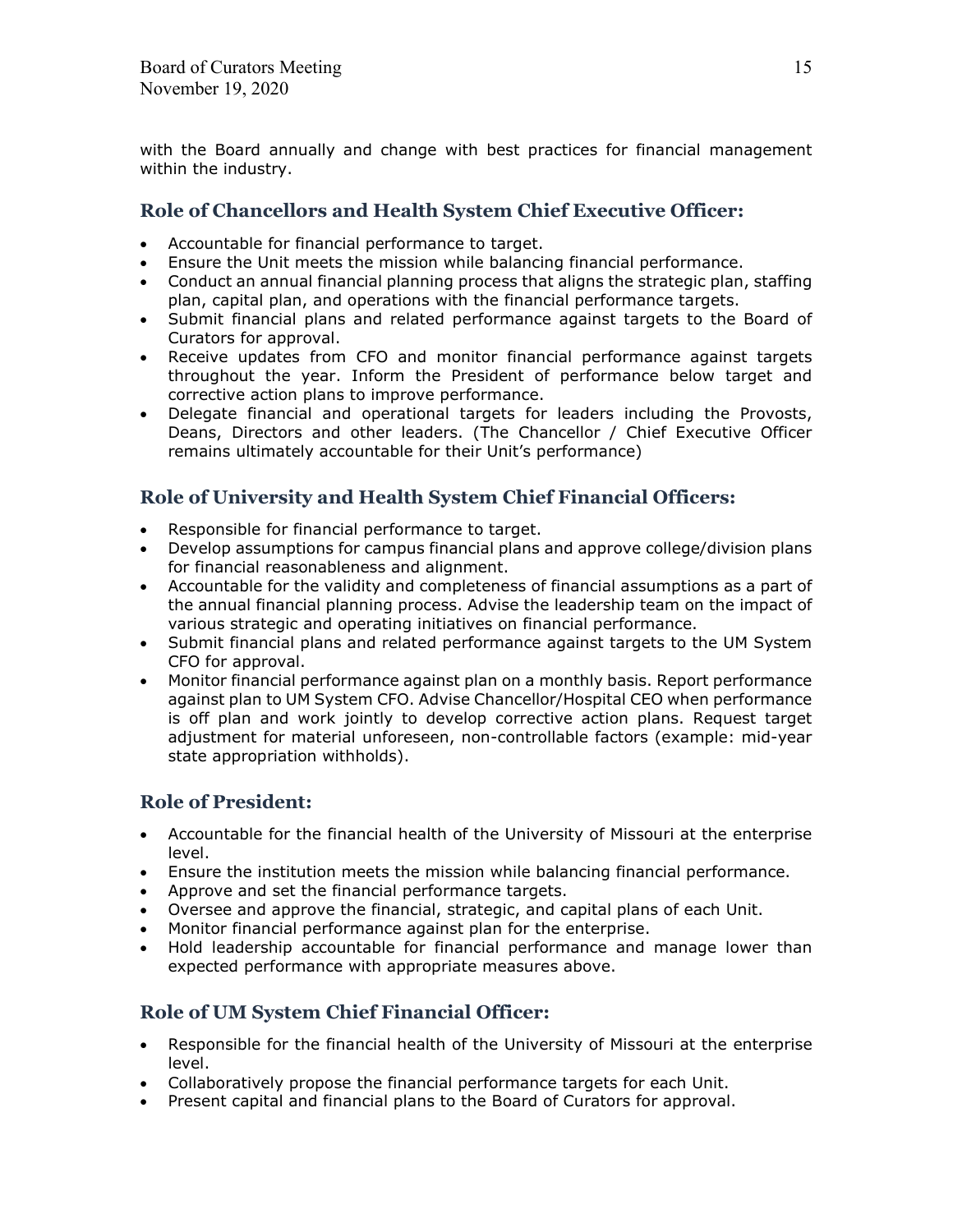- Monitor financial performance for the enterprise. Provide a quarterly update on projected financial performance to the President and Board on financial performance starting in the second quarter.
- Report to the Board when performance is materially off plan for the enterprise with appropriate corrective actions.
- Determines key performance metrics with approval from the President. Approves adjustments to performance targets for unforeseen, non-controllable factors for each Unit. Consults President on target adjustments if there is a risk of missing enterprise-level performance targets.

The motion carried unanimously (9-0) by voice vote with no abstentions.

## Resource Allocation Principles, UM

It was recommended by Vice President Ryan Rapp, endorsed by UM System

President and MU Chancellor Mun Y. Choi, recommended by the Finance Committee,

moved by Curator Steelman, seconded by Curator Hoberock, that the Resource

Allocation Principles outlined in the following pages be approved.

## Resource Allocation Principles

- 1. Each campus will retain all resources, such as tuition and fees, gifts, sales and services, that it generates through its own activities. Each campus will retain resources that it generates through cost reductions.
	- A. Each university will set tuition and fees independently to allow market demand and the differential costs of programs to drive price. This allows the individual campus to control price and brand to generate additional fee revenue.
	- B. Within the shared responsibility among the University, the State government, and the Federal government, each campus will manage its financial aid relative to its recommended tuition increases and its student demographics in order to maintain financial access and affordability. Financial aid decisions will be delegated to the Chancellors, as reflected in the update to CRR 230.010.
- 2. Resource allocation for state funding will consider the different missions and unique nature of each campus with funding based on enrollments, programs and levels of students (undergraduates versus graduates and professionals). The Council of Chancellors will propose the allocation of state funding to the Board for approval. The Board has full discretion on the allocation of State Appropriations.
	- A. Funding for the University's fiduciary responsibilities (e.g., the Missouri Endowed chair program) will be the first priority in the allocation process.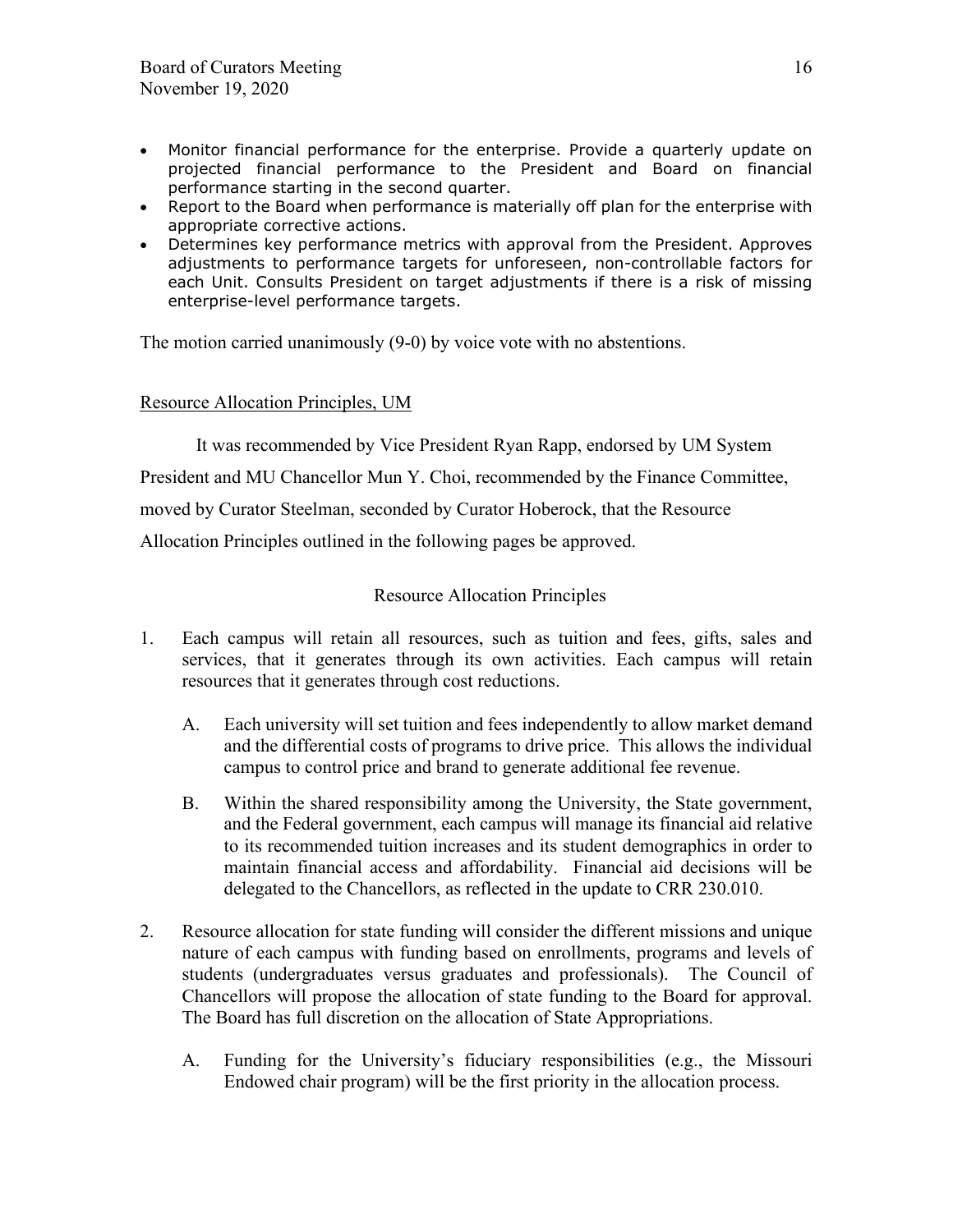- B. Additional funding requests will be decided by the Council of Chancellors and approved by the Board of Curators each year. This will determine the allocation of appropriations on the appropriations request. The final budget for state appropriations will be determined by the State's annual budget process approved by the legislature and signed by the governor. These final amounts will serve as the annual budget, which is approved by the Board of Curators annually.
- C. Any unexpected cuts or withholds will be allocated first based on the line items defined by the governor. Mandatory programs will be maintained via the cuts. The remaining cuts will be allocated based on each University's share from the Board Approved budget. The Council of Chancellors may propose a different allocation of State Appropriation cuts for Board of Curators approval. Any changes cannot override legislative or governor allocations.
- 3. As a land grant, University Outreach and Extension is an integral part of the University's mission. University Outreach and Extension has been funded primarily by county, state and federal appropriations in compliance with Smith-Lever Act regulations and state and federal grants. As federal and state support shrink, program offerings will need to be adjusted to match county, state, and federal resources or other sources of funding will need to be identified. University Outreach and Extension will remain at MU and serve all four universities where collaboration opportunities exist.
- 4. As research universities, investment in research remains a key priority for each institution to maintain their status and rankings. Research investments will be managed by each Chancellor, with all research related revenues and overhead reimbursement retained by the university generating the awards.
- 5. Each university will retain all sales and services income generated from auxiliary operations. Each Chancellor is responsible for ensuring the operations generating these income streams meet their obligations, with the first and foremost being the obligations that arise from the debt issued for the campus. Failure by a University to meet financial performance expectations as a whole will result in sanctions, as defined in CRR 140.025.
- 6. Investment income will be allocated based upon each university's relative assets that generated the income. This principle is already followed for the endowment pool where each account receives a pro-rata share of income, with smoothing principles for market volatility. This same principle will be followed for interest income earned on the University's working capital. The Board will retain approval rights for the use of the dividend portion of the proceeds, which represents the excess earnings above a cash rate of return provided to each campus. Each Chancellor will submit a plan for the use of the dividend to the Board for approval as a part of the annual budget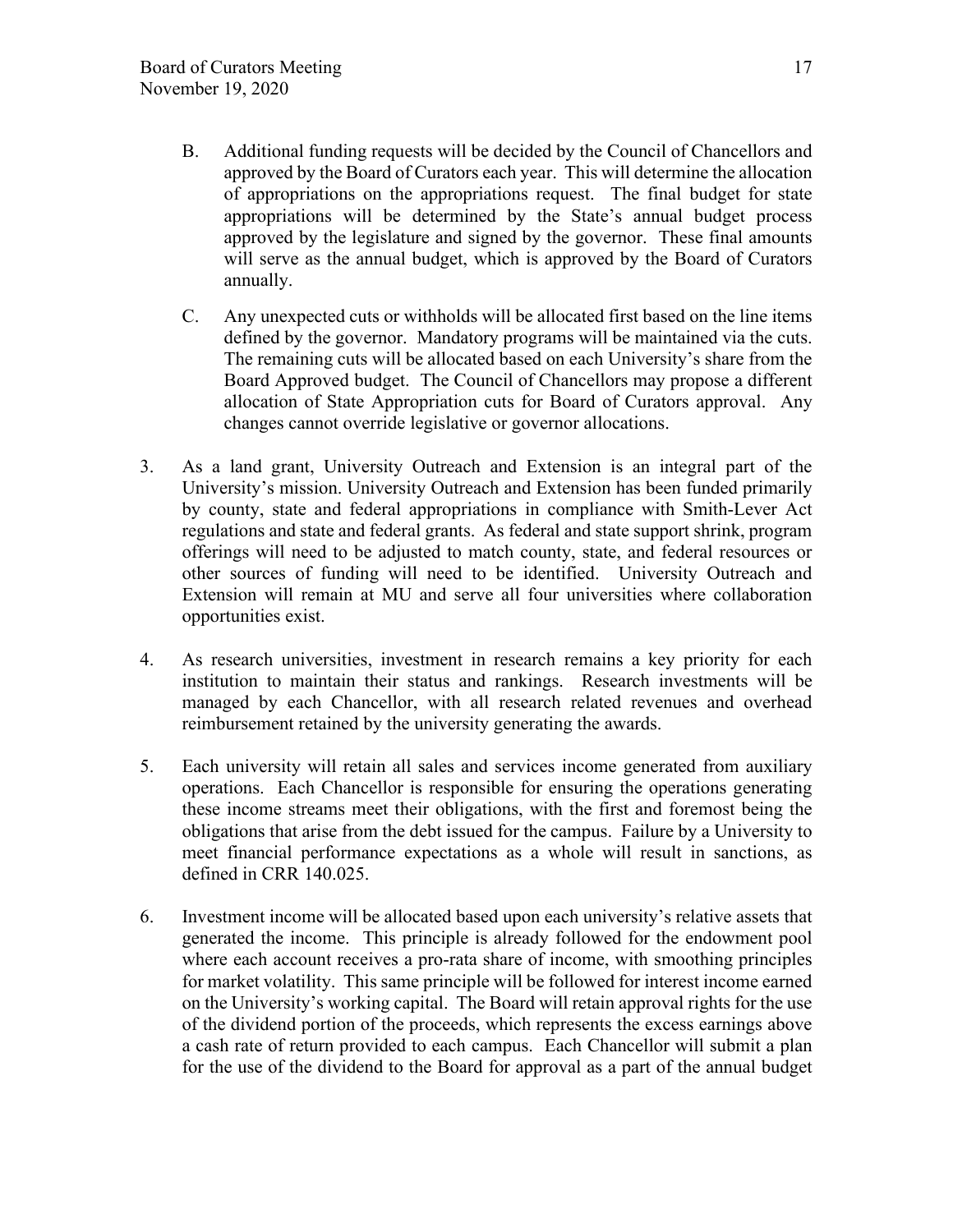process. These dividend earnings will be utilized to help capitalize individual universities who underperform on their financial performance targets.

- 7. System administration, which provides university-wide services in finance, human resources, information technology, government relations, and legal counsel, has been funded primarily by state appropriations and investment income. With the changing resource allocation principles, System administration will change to a cost center funded by the four universities and health system. The state appropriations previously allocated to system will be allocated via principle #2, whereas investment income will be allocated via principle #6.
	- A. The cost for providing these services will be allocated to each university based on its share of total operating expense or other cost drivers for specific services.
	- B. Any percent annual cost growth in these services will be capped at percent revenue growth for the enterprise.
	- C. The President could override this cap as needed in consultation with the Council of Chancellors.

The motion carried unanimously (9-0) by voice vote with no abstentions.

## Project Approval – Children's Hospital Facility, MU Health Care, MU

It was recommended by UM System President and MU Chancellor Mun Y. Choi, recommended by the Finance Committee, moved by Curator Steelman and seconded by Curator Chatman, that the following action be approved:

the project approval for the MU Health Care – Children's Hospital New Facility, MU

| \$32,000,000  |
|---------------|
| \$200,000,000 |
| \$232,000,000 |
|               |

\*Gifts received will reduce long term debt for project.

The motion carried unanimously (9-0) by voice vote with no abstentions.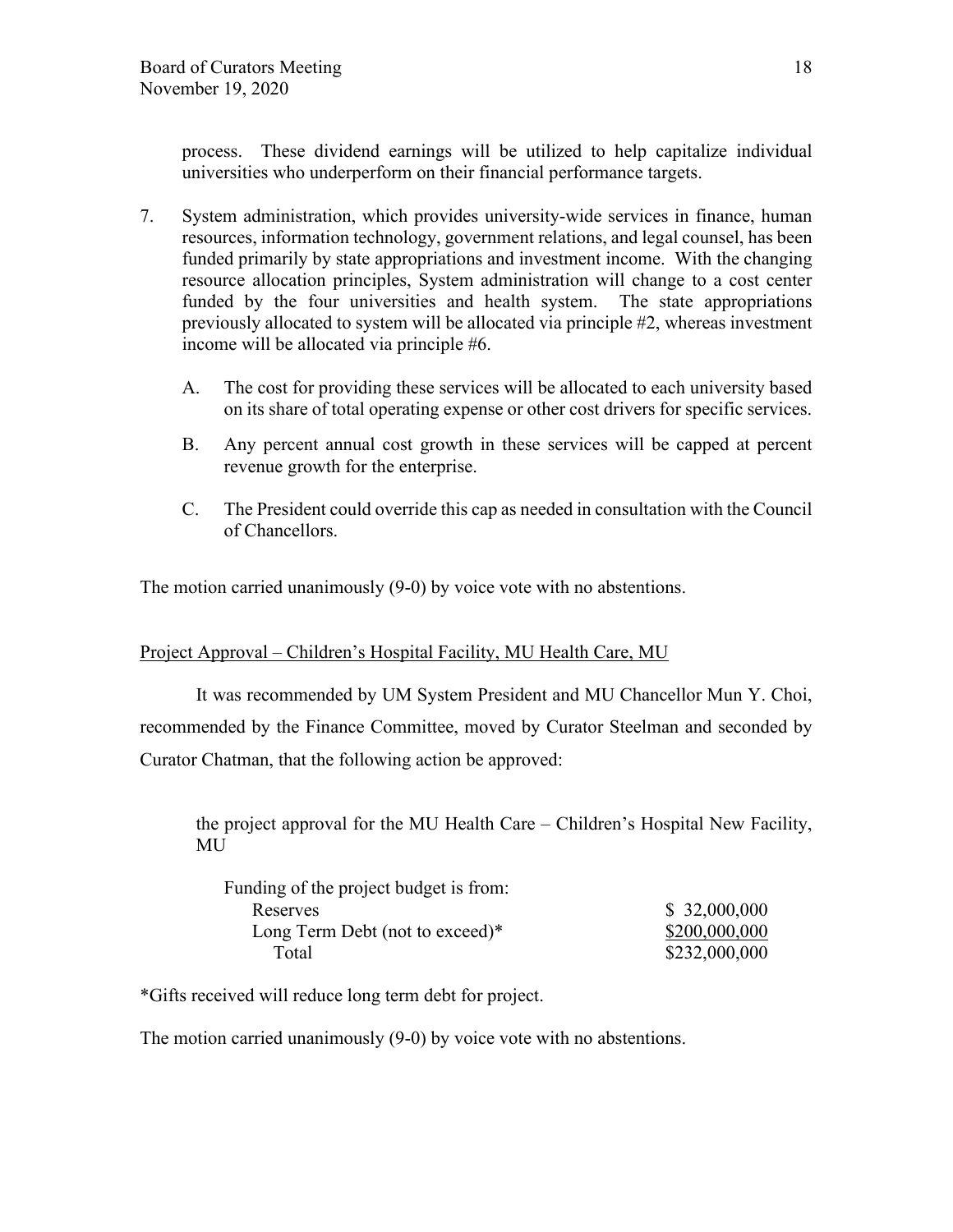## **Academic, Student Affairs, Research and Economic Development Committee Chair Report**

Curator Chatman provided an overview of committee business.

Intercollegiate Athletics Annual Report per Collected Rule and Regulation 270.060 (information on file for this information only item)

## **Governance, Compensation and Human Resources Committee**

Curator Williams provided an overview of committee business.

The only public session business for the Governance, Compensation and Human Resources Committee was a vote to go into an executive session meeting later in the day.

## **General Business**

University of Missouri – St. Louis Campus Highlights – Chancellor Sobolik (slides on file for this information only item)

Strategic Theme Discussion – Council of Chancellors and Administrative Efficiency Reports – President Choi, Chancellor Agrawal, Chancellor Dehghani, Chancellor Sobolik, Vice President Rapp and Dr. Terry MacTaggart (slides and information on file)

At the July 28, 2020 Board of Curators meeting, a decision was made to combine the roles of the UM System President and MU Chancellor & create a Council of Chancellors. The Board asked the Council to consider the challenges and opportunities of this change and to develop a structure that takes into consideration systemwide strategic thinking, collaborative academic initiatives, integrative shared services and to leverage the distinctive strengths of all four universities. Also, at the July meeting, the Board passed a resolution that asked the Council of Chancellors and Vice President Rapp to address five questions:

- What role and services should the University of Missouri System provide?
- What should be the role of the President?
- What should be the role of the Chancellors?
- What will be the scope of the Council, and how should it function within the parameters set forth herein?
- What will the campus committee review, how frequently will it meet with the Council, and who will serve on it?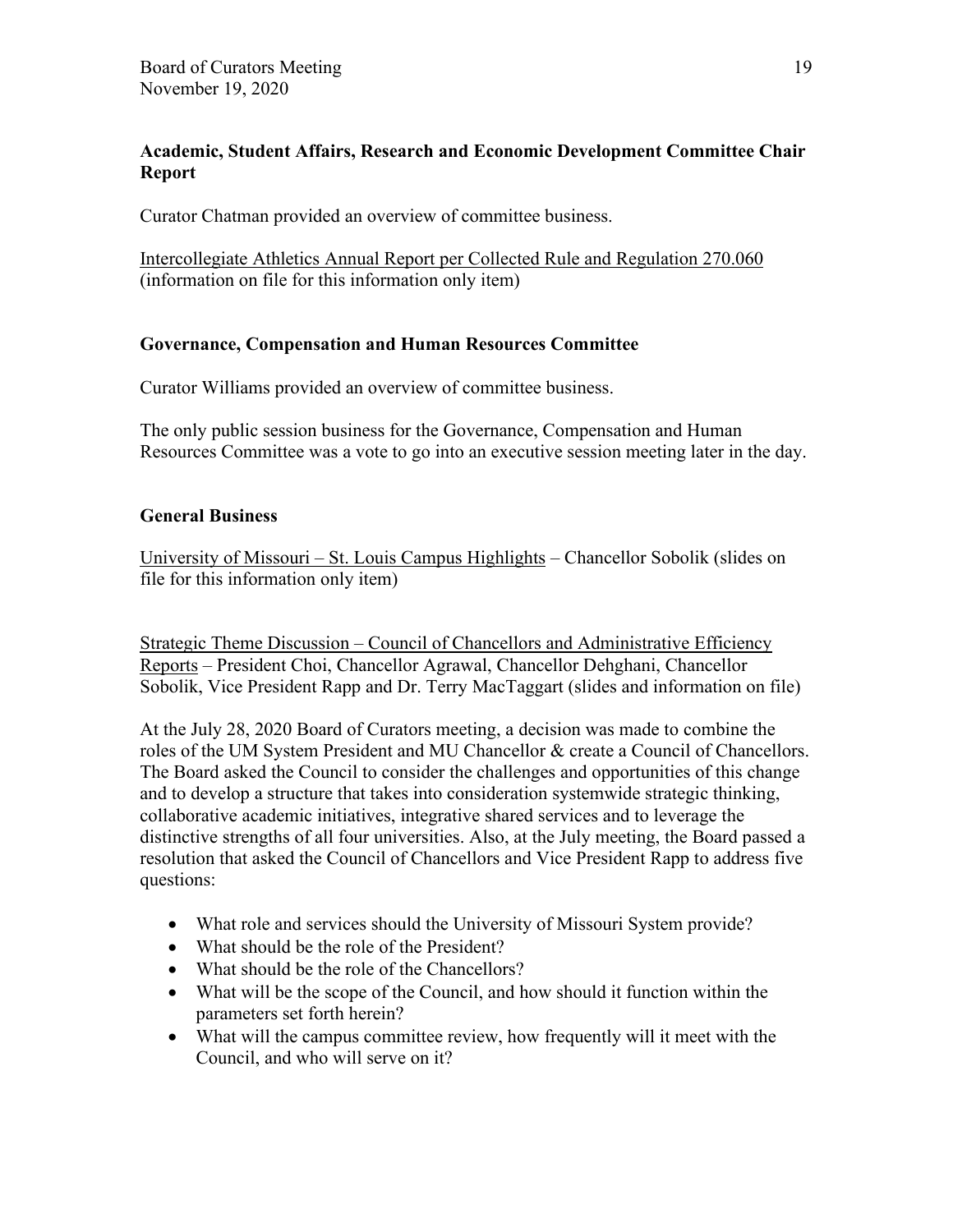Vice President Rapp was also asked to review and propose best practices for achieving innovative operational changes that increase administrative efficiency while upholding operational excellence systemwide.

The reports were presented (as on file with the minutes of this meeting) to the Board, President, Chancellors and Vice President Rapp and discussion was held regarding the information and any questions. Next steps include obtaining input from the campus communities by November 27. The input will then be taken into consideration and final reports presented to the Board for approval at a special meeting in early December.

### Election of Board of Curators Chair, 2021

Upon the motion of Curator Graham, Curator Chatman was nominated to serve as

Chair of the Board of Curators for the term January 1, 2021 through December 31, 2021.

The nomination was seconded by Curator Layman.

The motion carried unanimously (9-0) by voice vote with no abstentions.

### Election of Board of Curators Vice Chair, 2021

Upon the motion of Curator Wenneker, Curator Hoberock was nominated to serve

as Vice Chair of the Board of Curators for the term January 1, 2021 through December 31,

2021. The nomination was seconded by Curator Steelman.

The motion carried unanimously (9-0) by voice vote with no abstentions.

### Board Officer Transition

Chair-Elect Chatman presented Chair Brncic with an engraved plaque in recognition of her service as 2020 Board Chair.

Chair Brncic presented Chair-Elect Chatman with The University of Missouri, A Centennial History, a book by Jonas Viles and read a short passage from the book.

Chair Brncic recognized Curators Graham and Snowden for their service on the Board. Curator Layman then recognized Chair Brncic for her service on the Board. The three of them each delivered remarks regarding their time as a Curator.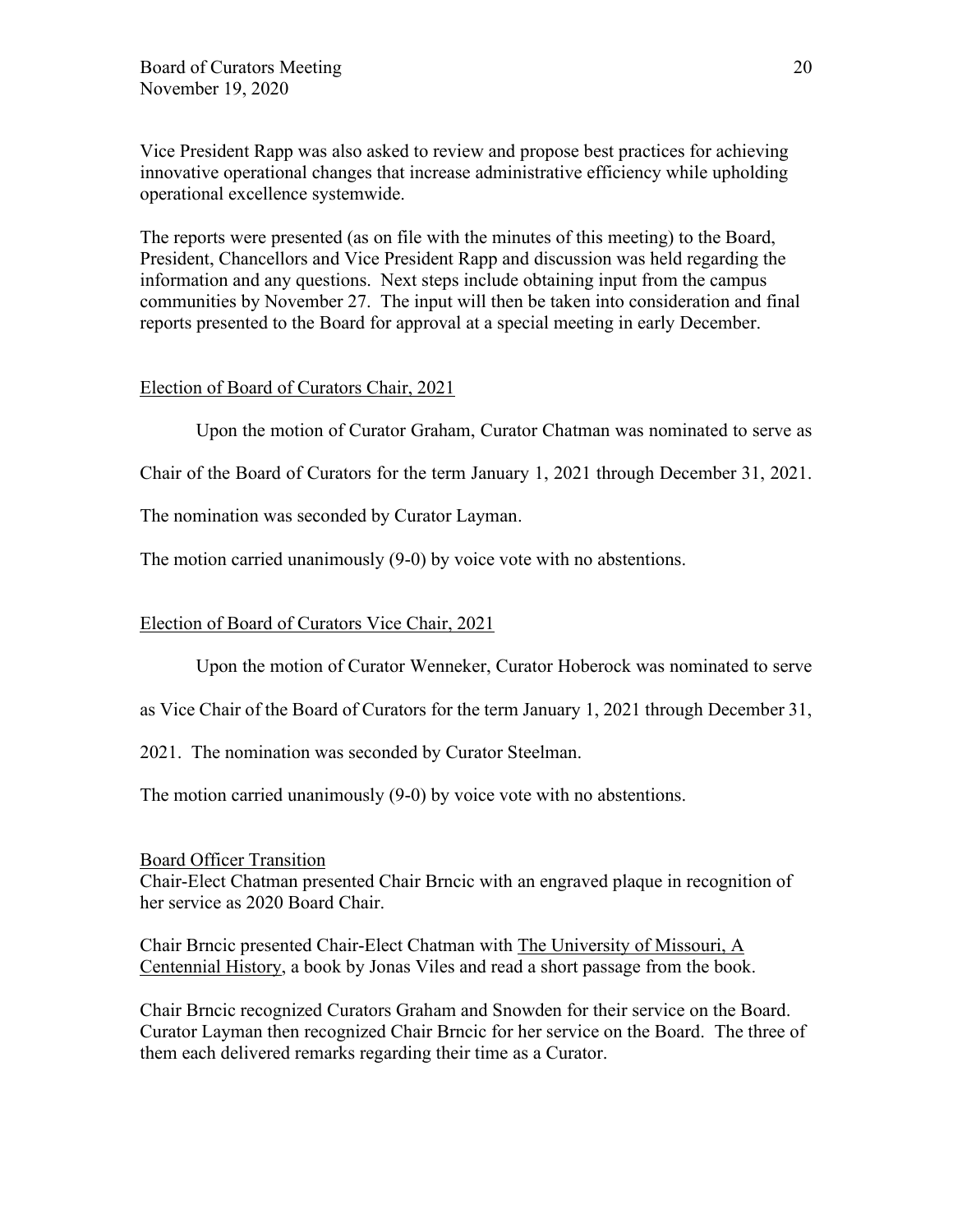## Good and Welfare of the Board

Draft February 4, 2021 Board of Curators meeting agenda – no discussion (on file)

### Resolution for Executive Session of the Board of Curators Meeting, November 19, 2020

It was moved by Curator Brncic and seconded by Curator Graham, that there shall be an executive session with a closed record and closed vote of the Board of Curators meeting November 19, 2020 for consideration of:

- **Section 610.021(1), RSMo**, relating to matters identified in that provision, which include legal actions, causes of action or litigation, and confidential or privileged communications with counsel; and
- **Section 610.021(2), RSMo,** relating to matters identified in that provision, which include leasing, purchase, or sale of real estate; and
- **Section 610.021(3), RSMo**, relating to matters identified in that provision, which include hiring, firing, disciplining, or promoting of particular employees; and
- **Section 610.021(12), RSMo,** relating to matters identified in that provision, which include sealed bids and related documents and sealed proposals and related documents or documents related to a negotiated contract; and
- **Section 610.021 (13), RSMo**, relating to matters identified in that provision, which include individually identifiable personnel records, performance ratings, or records pertaining to employees or applicants for employment; and
- **Section 610.021 (14), RSMo,** relating to matters identified in that provision, which include records which are protected from disclosure by law.

Roll call vote of the Board:

Curator Brncic voted yes. Curator Chatman voted yes. Curator Graham voted yes. Curator Hoberock voted yes. Curator Layman voted yes. Curator Snowden voted yes. Curator Steelman voted yes. Curator Wenneker voted yes. Curator Williams voted yes.

The motion carried.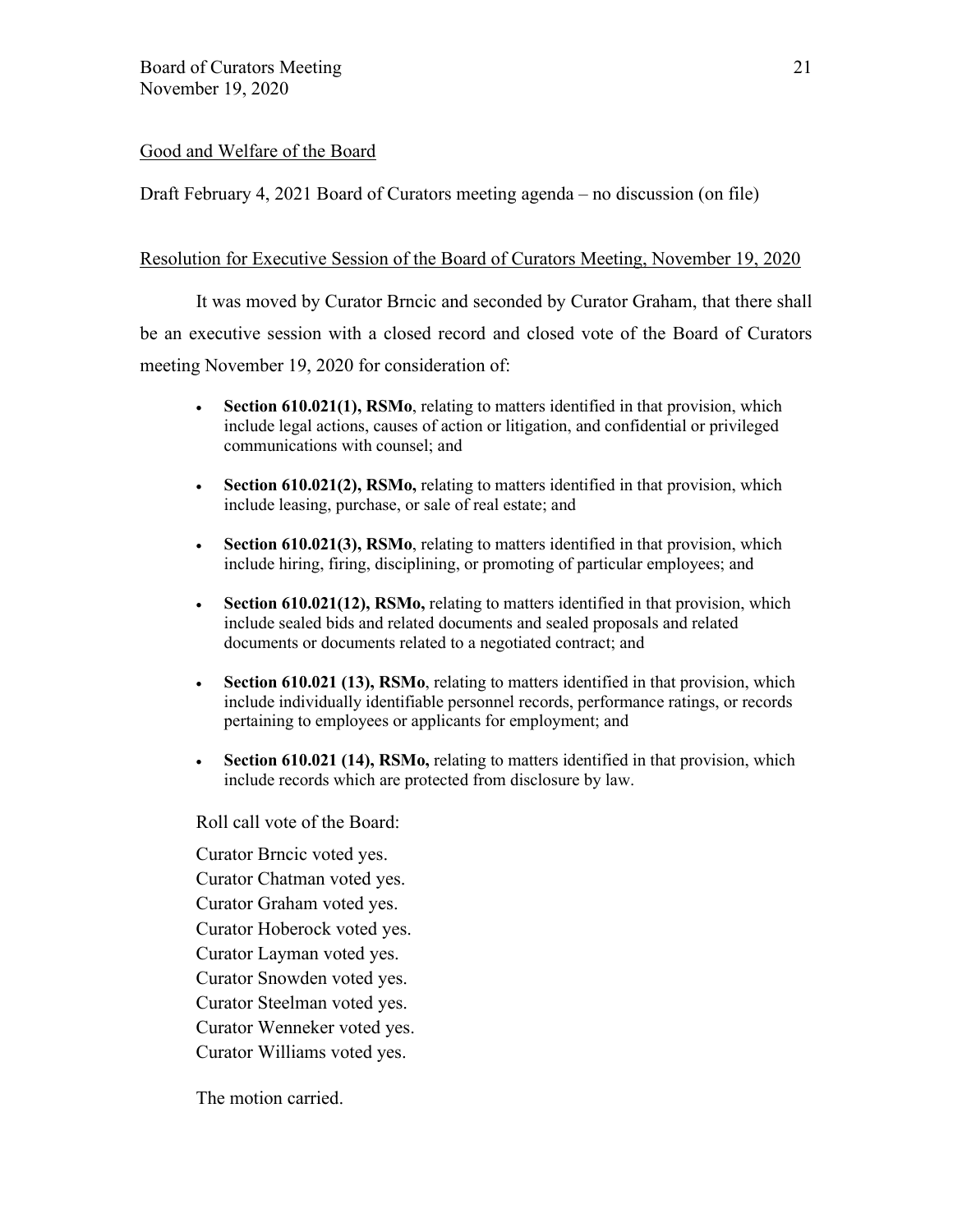The public session of the Board of Curators meeting recessed at 11:45 A.M. on November 19, 2020.

### **Board of Curators Meeting – Executive Session**

A meeting of the University of Missouri Board of Curators was convened in executive session at 12:50 P.M., on Thursday, November 19, 2020, via Zoom video and at remote locations via conference telephone, pursuant to public notice given of said meeting. Curator Julia G. Brncic, Chair of the Board of Curators, presided over the meeting.

Present

The Honorable Julia G. Brncic The Honorable Darryl M. Chatman The Honorable Maurice B. Graham The Honorable Greg E. Hoberock The Honorable Jeffrey L. Layman The Honorable Phillip H. Snowden The Honorable David L. Steelman The Honorable Robin R. Wenneker The Honorable Michael A. Williams

Also Present

### Dr. Mun Y. Choi, President

- Mr. Stephen J. Owens, General Counsel
- Ms. Cindy Harmon, Secretary of the Board of Curators
- Mr. Remington Williams, Student Representative to the Board of Curators
- Ms. Kamrhan Farwell, Chief Marketing and Communications Officer
- Ms. Marsha Fischer, Associate Vice President for Human Resources and Chief Human Resources Officer

Ms. Christine Holt, Chief of Staff, UM System

Mr. Ryan D. Rapp, Vice President for Finance and Chief Financial Officer

## **Governance, Compensation and Human Resources Committee Meeting – Executive Session**

### Annual Performance Review, General Counsel Stephen J. Owens

It was recommended by the Compensation and Human Resources Committee,

moved by Curator Graham and seconded by Curator Layman, that the annual performance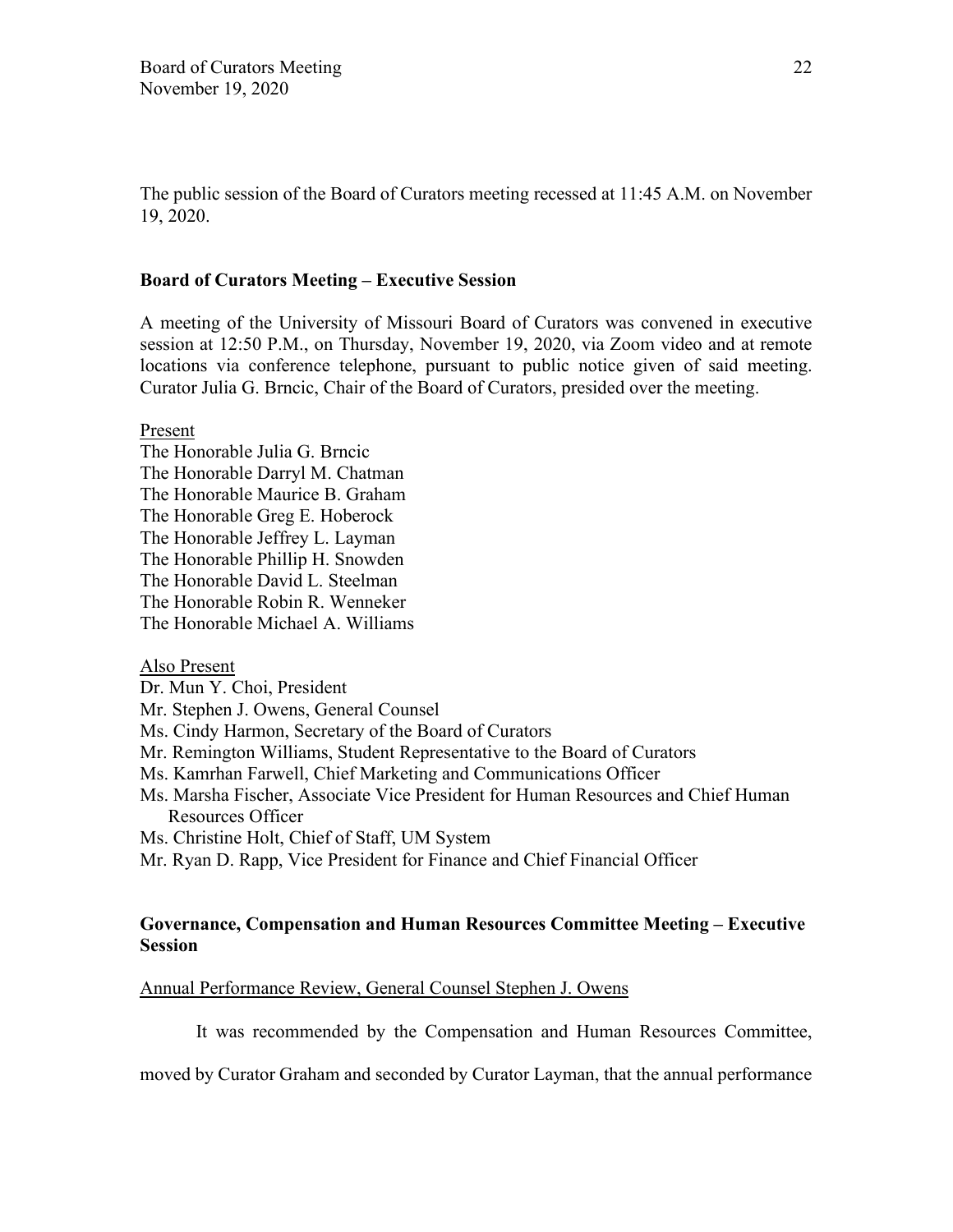review for General Counsel, Stephen J. Owens for the period July 1, 2019 through June 30, 2020, was conducted and that in light of financial constraints, there will be no increase to his base salary effective September 1, 2020.

Roll call vote of Board of Curators:

Curator Brncic voted yes. Curator Chatman voted yes. Curator Graham voted yes. Curator Hoberock voted yes. Curator Layman voted yes. Curator Snowden voted yes. Curator Steelman voted yes. Curator Wenneker voted yes. Curator Williams voted yes.

The motion carried.

## Performance Review and Contract Revision, Dr. Mun Y. Choi

It was moved by Curator Steelman and seconded by Curator Brncic, that the following be approved:

That Board Chair Brncic or her successor in office is authorized to enter into a restated Contract for Employment with Dr. Mun Y. Choi, under the same or substantially similar terms as provided to the members of the Board of Curators at the November 19, 2020 Board of Curators meeting subject to approval by the General Counsel as to legal form and with the following amendments:

- The Board approves the numbers as presented in the restated Contract for Employment and requests Dr. Mun Choi to provide a proposal for a minimum annual three percent salary increase to the Executive Committee of the Board along with performance criteria for negotiation. Upon consensus, a recommendation would be submitted to the full Board, and
- The Board amends the faculty appointment letter to provide Dr. Mun Choi with twelve months of development leave and a salary no less than the faculty salary or \$250,000.

Roll call vote of Board of Curators: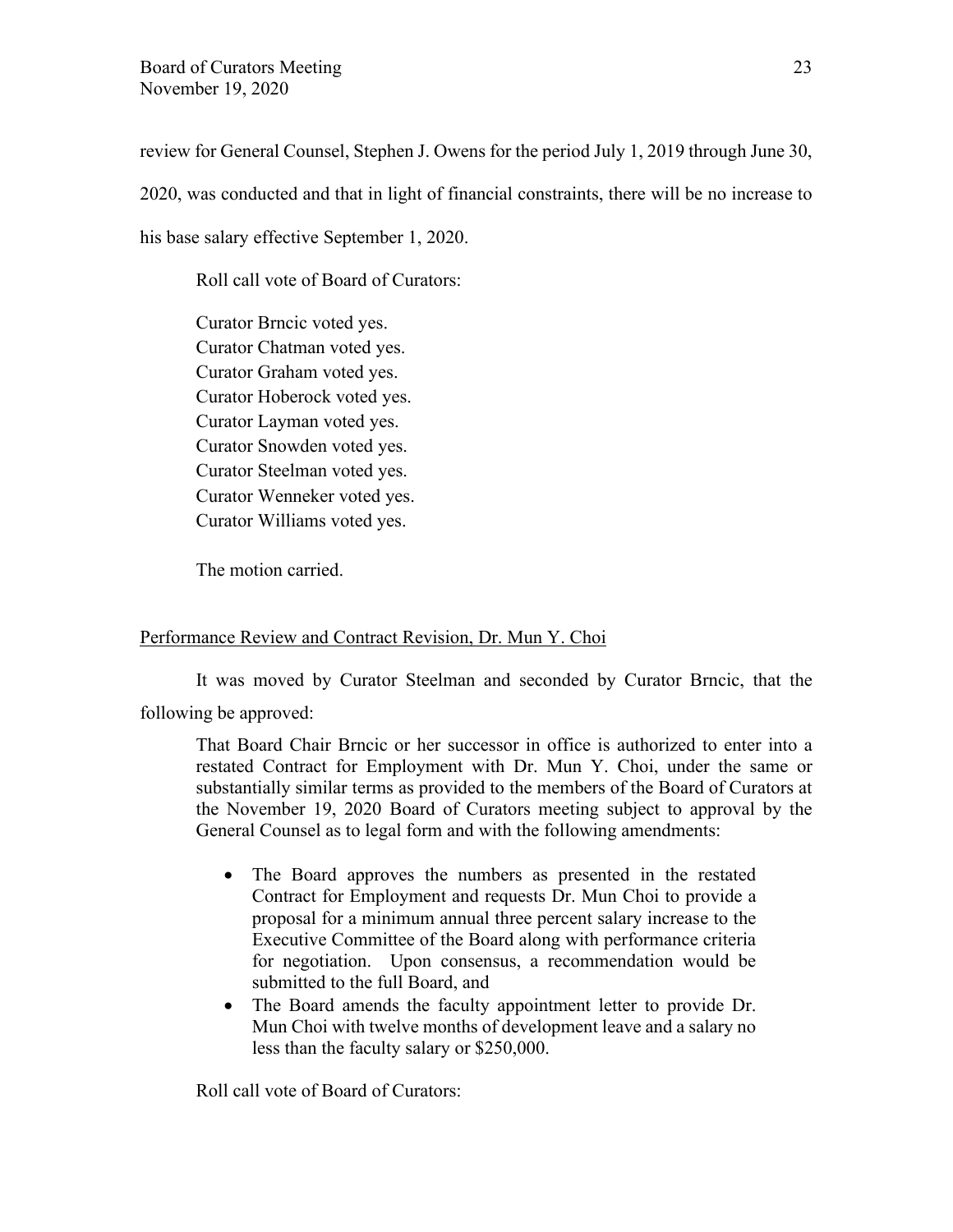Curator Brncic voted yes. Curator Chatman voted yes. Curator Graham voted yes. Curator Hoberock voted yes. Curator Layman voted yes. Curator Snowden voted yes. Curator Steelman voted yes. Curator Wenneker voted yes. Curator Williams voted yes.

The motion carried.

Ms. Farwell and Ms. Holt joined the meeting.

## **General Business**

President's Report on personnel and contract matters – presented by President Choi

No action taken by the Board.

### General Counsel's Report – presented by General Counsel Owens

No action taken by the Board.

### Consent Agenda – Executive Session

It was endorsed by University of Missouri System President and MU Chancellor Choi, moved by Curator Brncic and seconded by Curator Chatman, that the following items be approved by consent agenda:

#### Action

- $\frac{1}{1}$ .  $\frac{317}{2}$ Property Lease, MU this item may be given public notice upon completion.
- 2.  $318$ Property Lease, MUHC this item may be given public notice upon completion.

Roll call vote of the Board:

Curator Brncic voted yes. Curator Chatman voted yes. Curator Graham voted yes. Curator Hoberock voted yes.